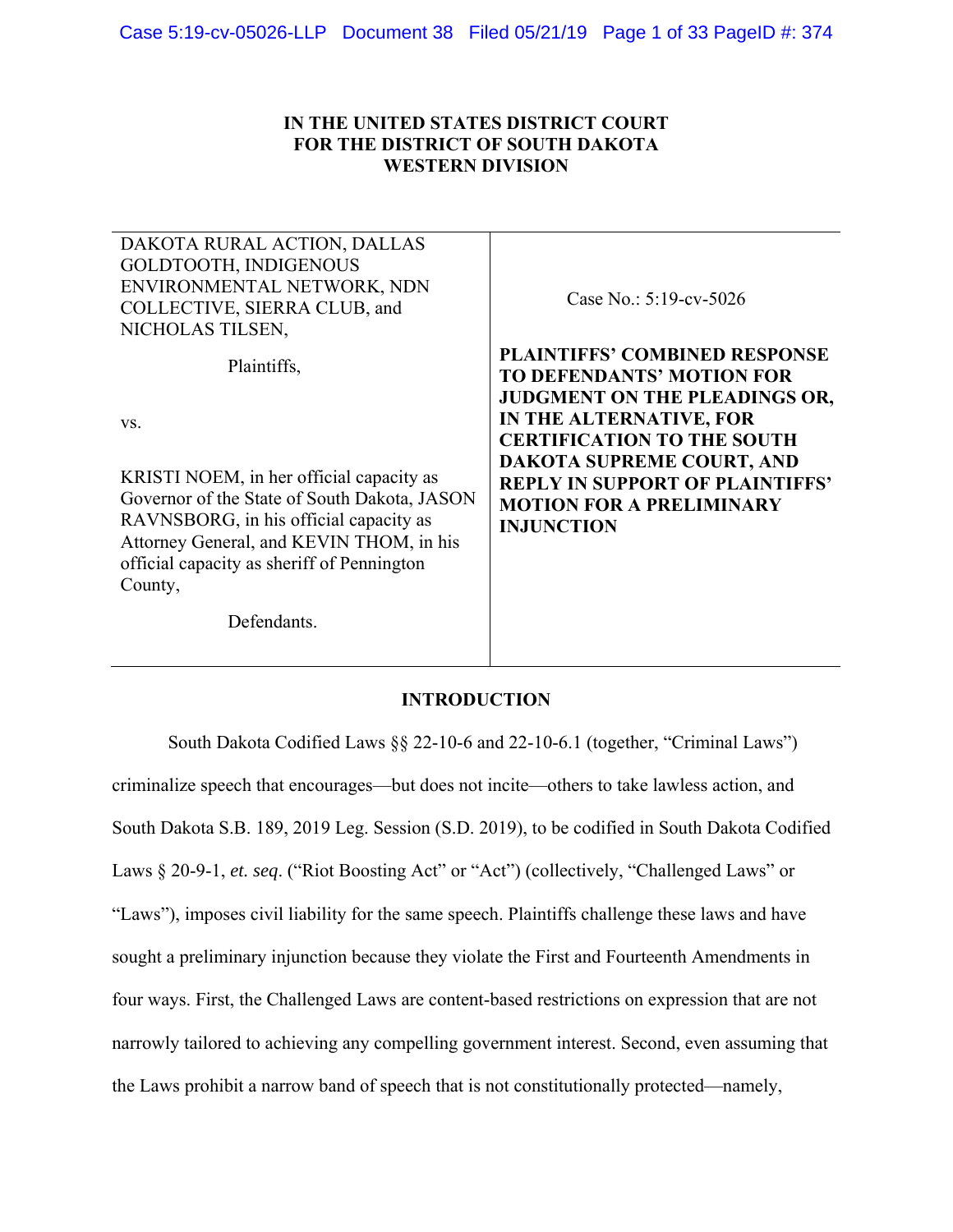### Case 5:19-cv-05026-LLP Document 38 Filed 05/21/19 Page 2 of 33 PageID #: 375

incitement—they are unconstitutionally overbroad because incitement is a tiny fraction of the speech reached and proscribed by these Laws. Third, the Act violates the First Amendment right of association by exposing organizations to civil liability for "encouraging" others to acts of force or violence without requiring that the organizations had authority over, or actually knew about and ratified, any unlawful act. Finally, the Challenged Laws—which must satisfy an exacting requirement of clarity because they regulate speech—are impermissibly vague because they lack a *mens rea* requirement and punish speech based on the reaction it causes in others.

 Defendants Noem and Ravnsborg (together, "State Defendants") oppose Plaintiffs' motion for preliminary injunction. They have filed a motion for judgment on the pleadings or, in the alternative, certification to the South Dakota Supreme Court (Dkts. ## 27-29), joined in subsequent filings (*see* Dkts. ## 30–32) by Defendant Thom<sup>1</sup> (collectively "Defendants"). Although Defendants claim that the Challenged Laws do not infringe on protected speech, they do not contest that, to satisfy the Constitution, the Criminal Laws must reach only speech that is (1) intended and (2) likely to cause (3) imminent violence, nor that the Riot Boosting Act, a civil law, can only reach speech that additionally (4) actually results in violence.

Instead, Defendants argue only that the Challenged Laws include each of these elements. This misreads the plain language of the Challenged Laws, not one of which mentions intent, identifies or limits the moment when the proscribed speech must be uttered, or requires that any

<sup>&</sup>lt;sup>1</sup> Defendant Thom has yet to file an answer to Plaintiffs' Complaint. Under Federal Rule of Civil Procedure 7(a), the pleadings include a complaint and an answer so that "the pleadings are closed for the purposes of Rule 12(c) once a complaint and answer have been filed." *Doe v. United States*, 419 F.3d 1058, 1061 (9th Cir. 2005). Therefore, Defendant Thom's Motion for Judgment on the Pleadings (Dkts. ##30-32) also should be denied for procedural reasons, as he has not yet filed an answer. *See Crow Creek Sioux Tribe v. Donovan*, No. Civ. 09-3021-RAL, 2009 WL 4730696, at \*2-3 (D.S.D. Dec. 9, 2009) (denying a motion for judgment on the pleadings because it was filed before an answer).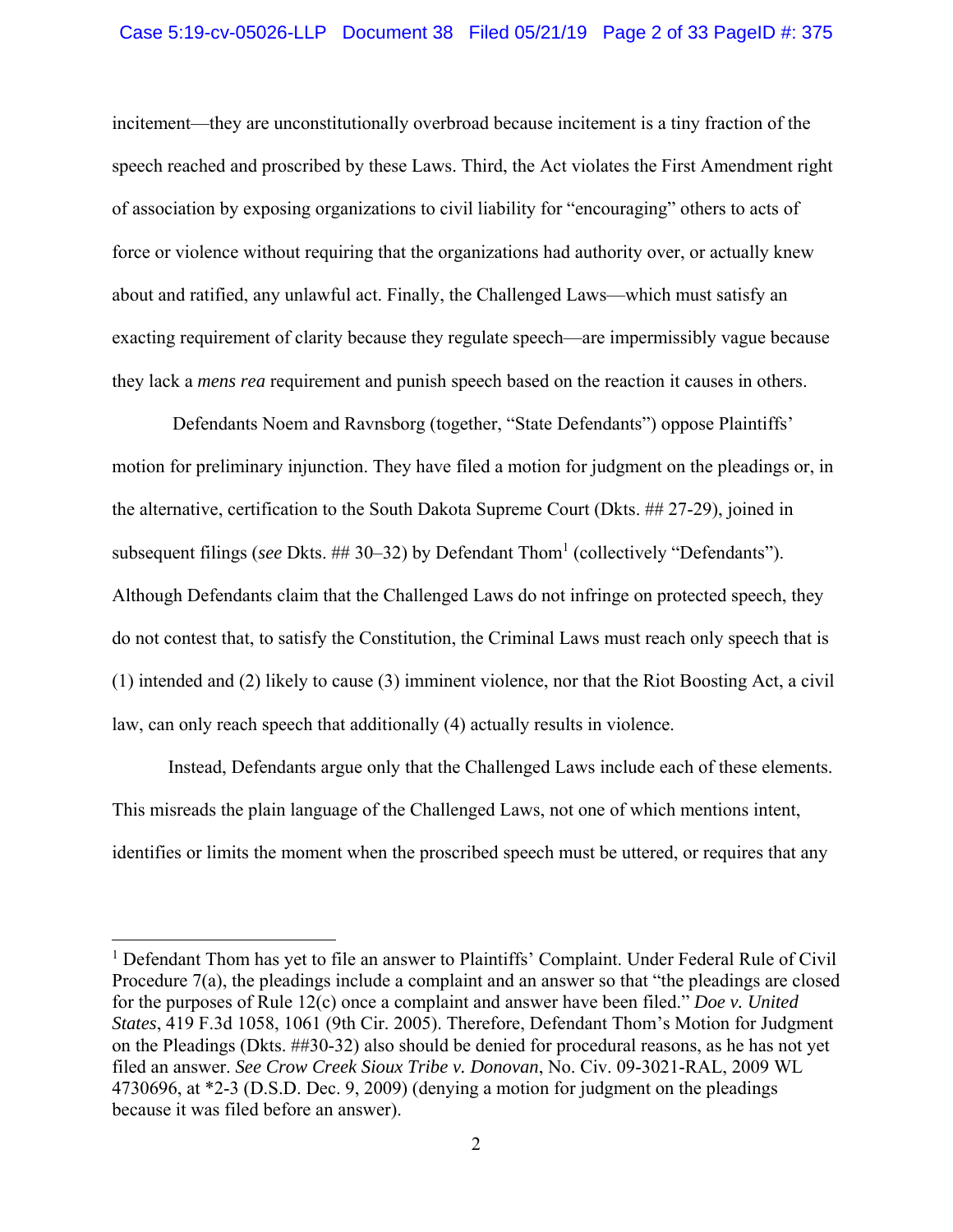### Case 5:19-cv-05026-LLP Document 38 Filed 05/21/19 Page 3 of 33 PageID #: 376

act of force or violence be likely to or actually occur as a result of the speech. Indeed, given the plain language of these statutes, their reach could not be broader, in that they regulate speech that "directs, advises, encourages, or solicits"—but notably not "incites"—particular actions. Thus, Defendants are not asking this Court to *interpret* the Challenged Laws; Defendants are asking the Court to *rewrite* them.

Additionally, even assuming the Court were to read the statutes in the manner Defendants propose, the Challenged Laws would still improperly interfere with protected speech. Defendants' argument can cure neither the overbreadth of Section 4 of the Act, which unconstitutionally prohibits "solicit[ing] or compensat[ing]" another "to be arrested," nor the Act's unconstitutional infringement of associational rights. Therefore, for the reasons set forth in this memorandum, Defendants' motions for judgment on the pleadings or, in the alternative, certification to the South Dakota Supreme Court should be denied and Plaintiffs' Motion for Preliminary Injunction should be granted.

#### **ARGUMENT**

# **I. The Challenged Laws Are Content-Based Regulations Subject to Strict Scrutiny.**

"Government regulation of speech is content based if a law applies to particular speech because of the topic discussed or the idea or message expressed." *Reed v. Town of Gilbert*, 135 S. Ct. 2218, 2227 (2015). Sometimes, the content-based nature of a law is "obvious, defining regulated speech by particular subject matter"; other times, it is "more subtle, defining regulated speech by its function or purpose." *Id.* "Both are distinctions drawn based on the message a speaker conveys, and, therefore, are subject to strict scrutiny." *Id.*

The Challenged Laws are content-based because they regulate speech on the basis of its message. They "describe[] impermissible [speech] not in terms of time, place, and manner, but in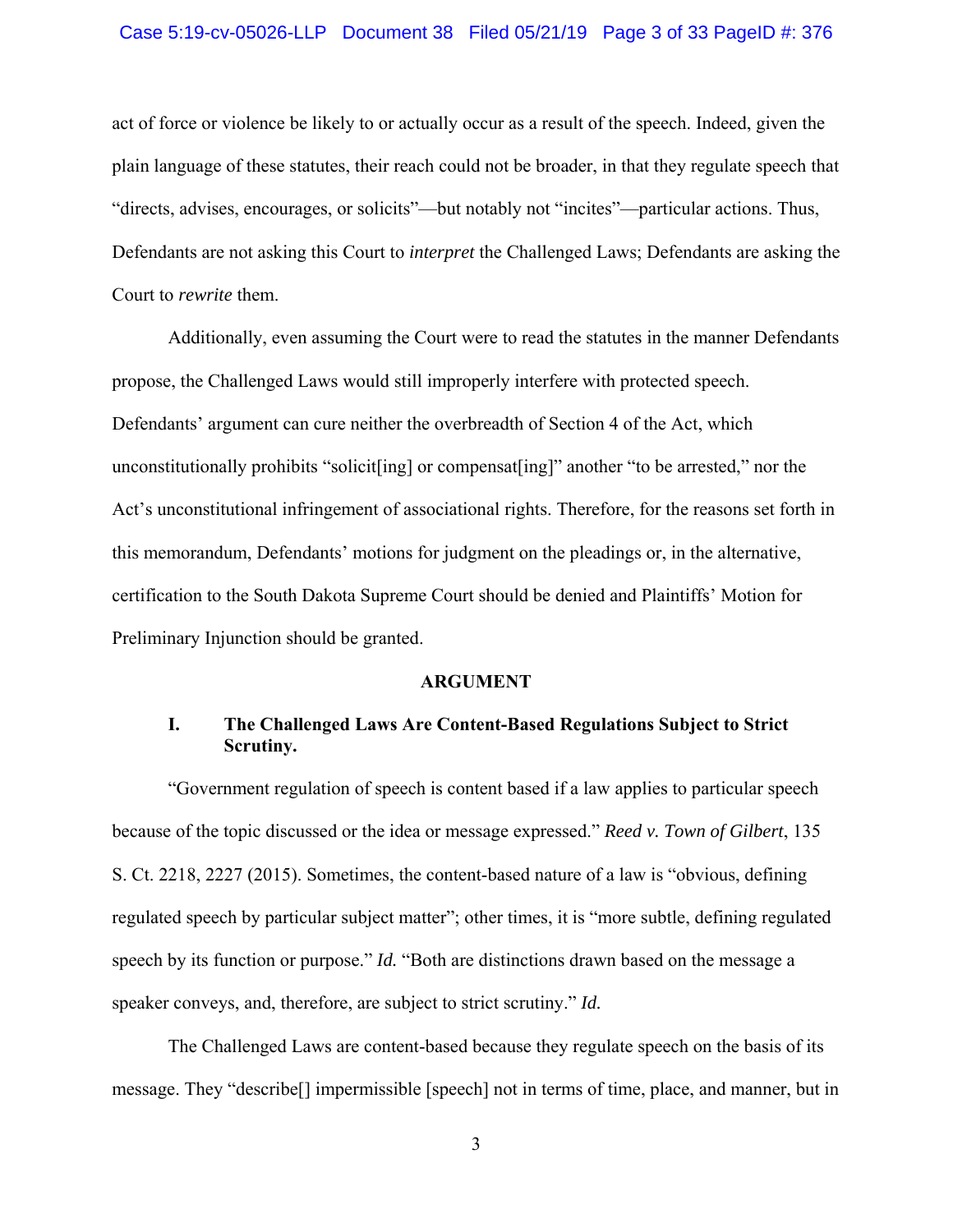terms of subject matter." *Police Dep't of City of Chicago v. Mosley*, 408 U.S. 92, 99 (1972). Namely, the Laws apply to any and all speech that advocates for the use of force or violence speech that the Supreme Court has held is protected by the First Amendment. *NAACP v. Claiborne Hardware Co*., 458 U.S. 886, 927 (1982) (recognizing "that mere *advocacy* of the use of force or violence does not remove speech from the protection of the First Amendment"); *Ashcroft v. Free Speech Coalition*, 535 U.S. 234, 253 (2002) (holding that "[t]he mere tendency of speech to *encourage* unlawful acts is not a sufficient reason for banning it.") (emphasis added). Indeed, these Laws broadly prohibit a speaker from saying *anything* that in the minds of jurors might be viewed as "encouraging" a listener to commit an act of force or violence.

Defendants' assertion that the Challenged Laws do not regulate speech on the basis of its content because they do not specifically target pipeline protests and instead "apply to all riot boosting" misses the mark. (Dkt. #28 at 28).<sup>2</sup> Indeed, Defendants' own words prove the point: in recognizing that the statute is directed at "riot boosting," they concede that the Laws are contentbased restrictions on speech. Therefore, the statute must be subjected to strict scrutiny, a test these Laws cannot pass because they are not narrowly tailored to any compelling government interest, including any served by prohibiting "incitement" speech.

The Supreme Court has made clear that laws restricting a speaker's ability to advocate for illegal behavior are content-based. *See, e.g*., *R.A.V. v. City of St. Paul, Minn*., 505 U.S. 377, 382– 83 (1992); *Simon & Schuster, Inc. v. Members of New York State Crime Victims Bd.*, 502 U.S. 105, 127 (1991) (Kennedy, J., concurring) ("There are a few legal categories in which *content-*

 $2$  Contrary to Defendants' arguments, Plaintiffs have not claimed that the Challenged Laws are content-based because the State announced that the Riot Boosting Act was a response to prior pipeline protests. (*Id*. at 28-29). Rather, the Challenged Laws are content-based regulations because they prohibit speech on the basis of its content.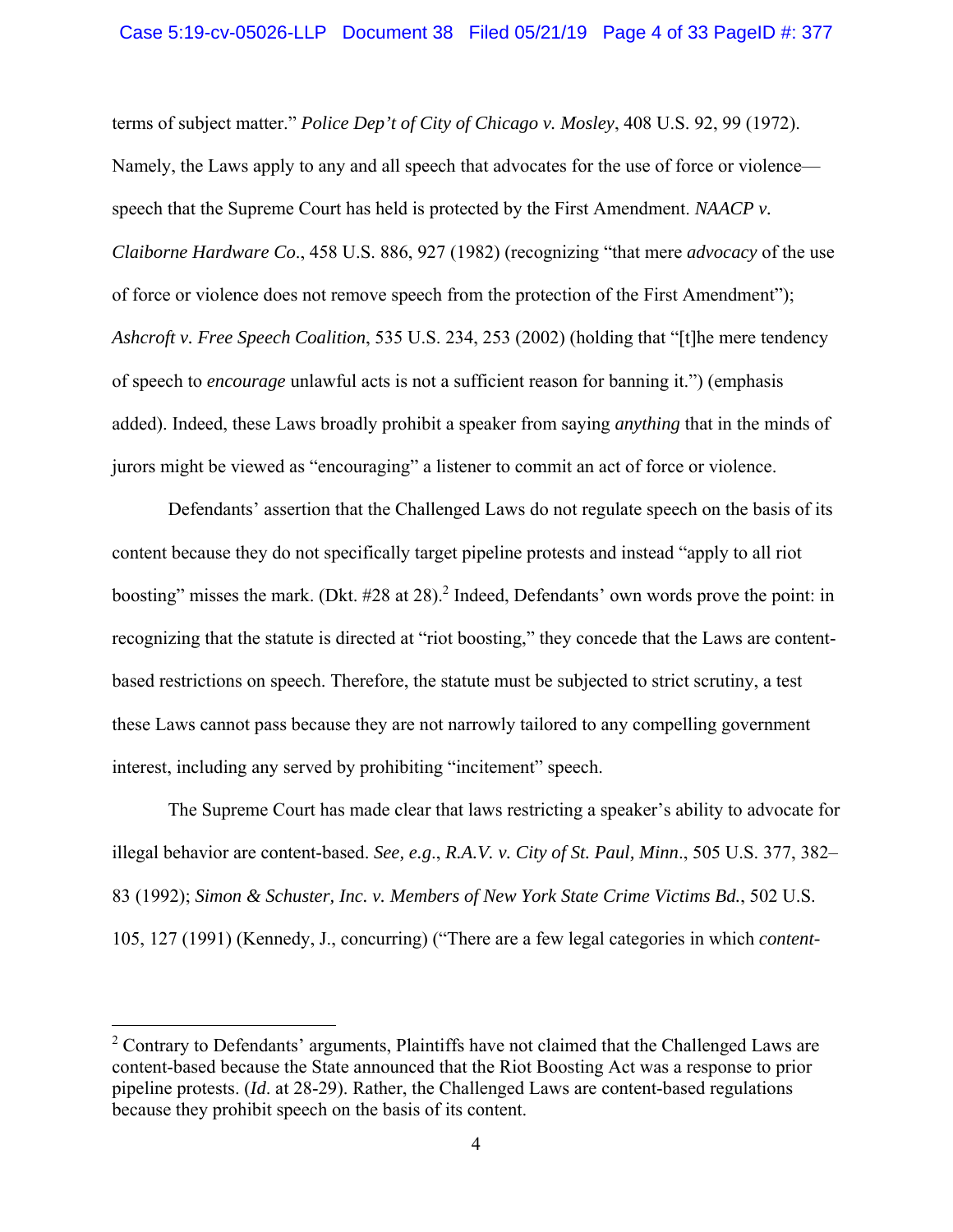### Case 5:19-cv-05026-LLP Document 38 Filed 05/21/19 Page 5 of 33 PageID #: 378

*based regulation* has been permitted or at least contemplated. These include . . . incitement[.]") (emphasis added). While a small sliver of such speech can be restricted under the First Amendment—specifically, speech that rises to the level of incitement—that sliver must be "welldefined and narrowly limited." *United States v. Stevens*, 559 U.S. 460, 468–69 (2010) (quoting *Chaplinsky v. New Hampshire*, 315 U.S. 568, 571–72 (1942)). As explained in Plaintiffs' Memorandum in Support of Their Motion for Preliminary Injunction, and as discussed below, accepting Defendants' arguments here would stretch the area of incitement past the breaking point. As such, the Challenged Laws do not fall into the narrow incitement exception to protected speech and are improper content-based speech regulations.

# **II. The Challenged Laws Are Not Incitement Statutes and so Fail Strict Scrutiny.**

Defendants do not dispute that the Challenged Laws should be analyzed under the test the Supreme Court set forth in *Brandenburg v. Ohio*, 395 U.S. 444 (1969). (Dkt. # 28 at 22-23). Moreover, they concede that *Brandenburg* prevents them from regulating speech that advocates for lawless behavior "*except where such advocacy is directed to inciting or producing imminent lawless action and is likely to incite or produce such action*." (*Id*. (citing *Brandenburg*, 395 U.S. at 447)) (emphasis in original). Instead, Defendants argue that the Challenged Laws satisfy this standard by presumptively including the elements of intent, imminence, and likely causation. This argument lacks merit, however, because on their faces the Laws do not include *any* one of these prerequisites, much less all three. To conclude otherwise, this Court would have to rewrite the Challenged Laws.

#### **A. The Challenged Laws Target Mere Advocacy.**

The Supreme Court has held that speech that encourages, advises, directs, or solicits acts of force or violence, without more, is protected. In *Brandenburg* itself, which Defendants agree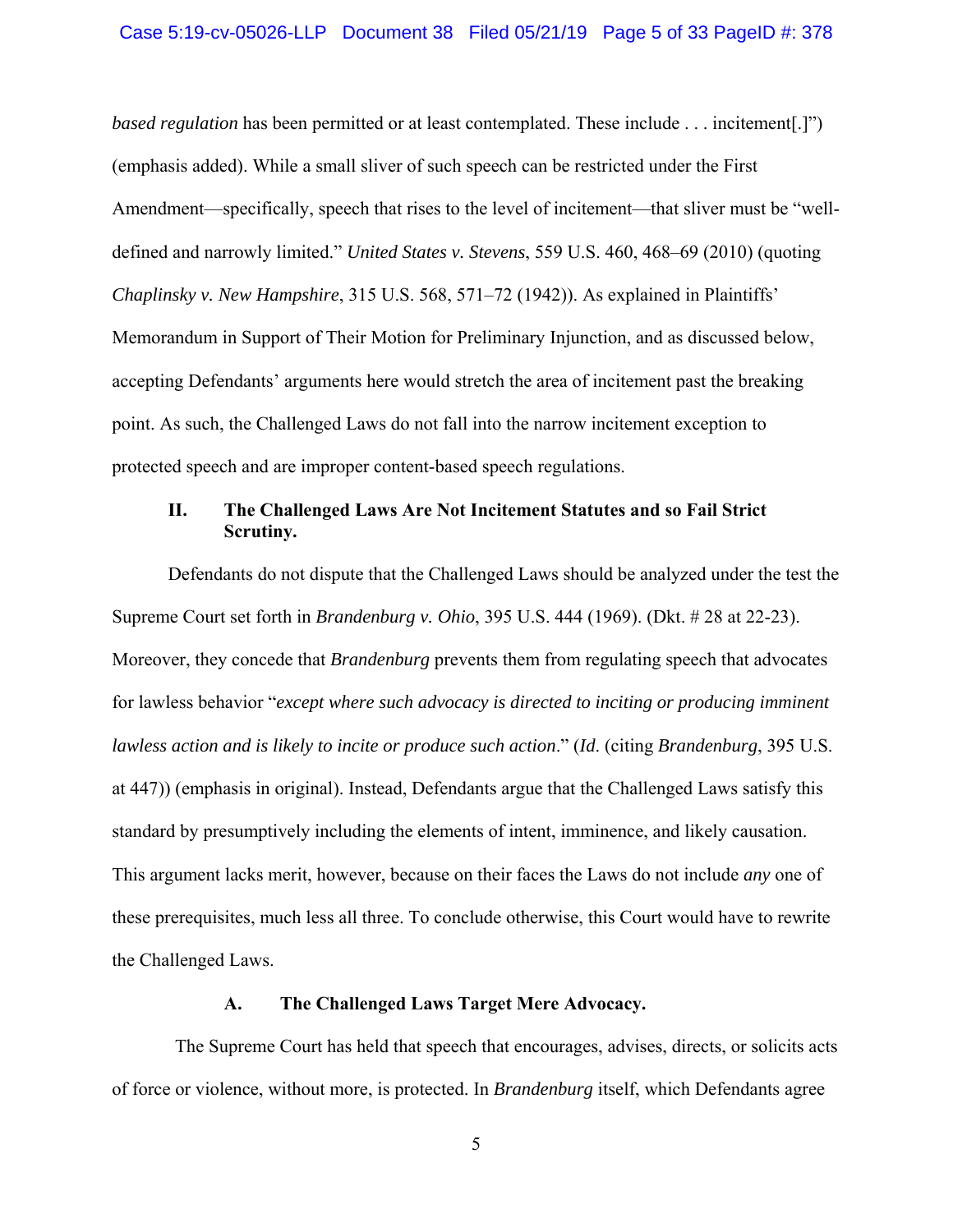#### Case 5:19-cv-05026-LLP Document 38 Filed 05/21/19 Page 6 of 33 PageID #: 379

should govern this case, the Supreme Court held that a law criminalizing "advocat [ing] or teach[ing] the duty, necessity, or propriety of violence" regulated protected speech. *Brandenburg*, 395 U.S. at 449. The Court determined that the statute—which, much like the Challenged Laws, prohibited advocating for others to engage in violence—"punish[es] mere advocacy" and so "falls within the condemnation of the First and Fourteenth Amendments." *Id. Brandenburg*, 395 U.S. at 449; *see also Claiborne Hardware Co*., 458 U.S. at 927 (recognizing that "mere *advocacy* of the use of force or violence" is protected by the First Amendment); *Ashcroft*, 535 U.S. at 253 (recognizing that speech that has the "mere tendency . . . to encourage unlawful acts" is protected by the First Amendment).

Courts around the country have reached similar conclusions regarding speech that encourages, advises, directs, or solicits unlawful behavior more broadly. *See United States v. Sineneng-Smith*, 910 F.3d 461, 467 (9th Cir. 2018) (invalidating statute that prohibited speech that "encourages or induces an alien to come to, enter, or reside in the United States"); *State v. Melchert-Dinkel*, 844 N.W. 2d 13, 23–24 (Minn. 2014) (invalidating prohibition on speech that "advises" or "encourages" another to commit suicide); *Nat'l Gay Task Force v. Bd. of Educ. of City of Oklahoma City*, 729 F.2d 1270, 1274 (10th Cir. 1984), *aff'd sub nom. Bd. of Educ. of City of Oklahoma City, Okl. v. Nat'l Gay Task Force*, 470 U.S. 903 (1985) (invalidating statute that prohibited "advocating, soliciting, imposing, encouraging or promoting public or private homosexual activity," which was illegal at the time).

Defendants insist that the Laws' "string of operative verbs" inherently requires "a level of advocacy above mere suggestion or strategizing[.]" (Dkt. #28 at 24). Defendants argue that the Laws therefore satisfy the first prong of the *Brandenburg* test as articulated by the Sixth Circuit: that "the speech explicitly or implicitly encouraged the use of violence or lawless action." (*Id.* at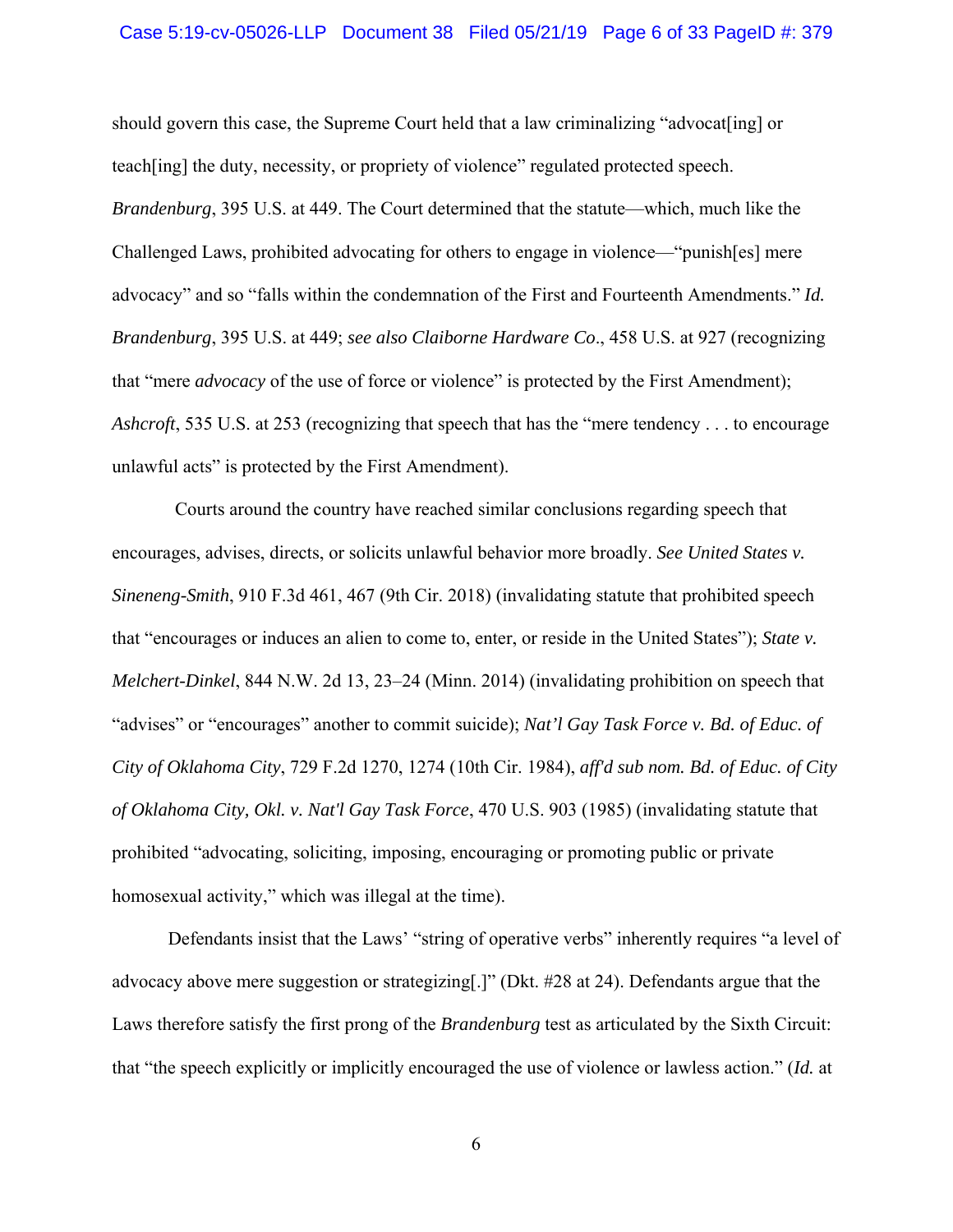23 (quoting *Nwanguma v. Trump*, 903 F.3d 604, 609 (6th Cir. 2018)). As noted in *Nwanguma*, however, there is a difference between speech that "ha[s] a tendency to encourage unlawful use of force" and that which "specifically advocate[s] for listeners to take unlawful action." 903 F. 3d at 610. The Challenged Laws fail to distinguish between the two. Their imposition of liability on speech that "directs, advises, encourages, or solicits" acts of force or violence applies—on their face—to *any* speech that a jury finds encouraged some third party to engage in lawless action. Simply stated, under the Challenged Laws, a person who two years ago in Boston, Massachusetts said nothing more than "We should oppose additional pipelines with everything we have" could be sanctioned under the Laws today. $3$ 

## **B. The Challenged Laws Do Not Include an Intent Requirement.**

 In addition, the Challenged Laws impose liability on a speaker regardless of her intent. Noticeably absent from the Laws' plain language—which regulates speech that "directs, advises, encourages, or solicits other persons participating in [a] riot to acts of force or violence"—is any requirement that the speaker *intend* for her speech to cause the prohibited result.

 As Defendants state in their brief, "[t]he starting point when interpreting a statute must always be the language itself." (Dkt. # 28 at 10). Yet, based on their plain language, the Challenged Laws are unconstitutional because they fail to contain a scienter requirement. Defendants are forced to make two unsupportable arguments in their effort to overcome this flaw, neither of which is availing.

 $3$  As discussed further below, if the Court finds that the Laws proscribe incitement even though they lack the three elements required under *Brandenburg*, the Laws are nevertheless overbroad because they reach far beyond that narrow band of unprotected speech.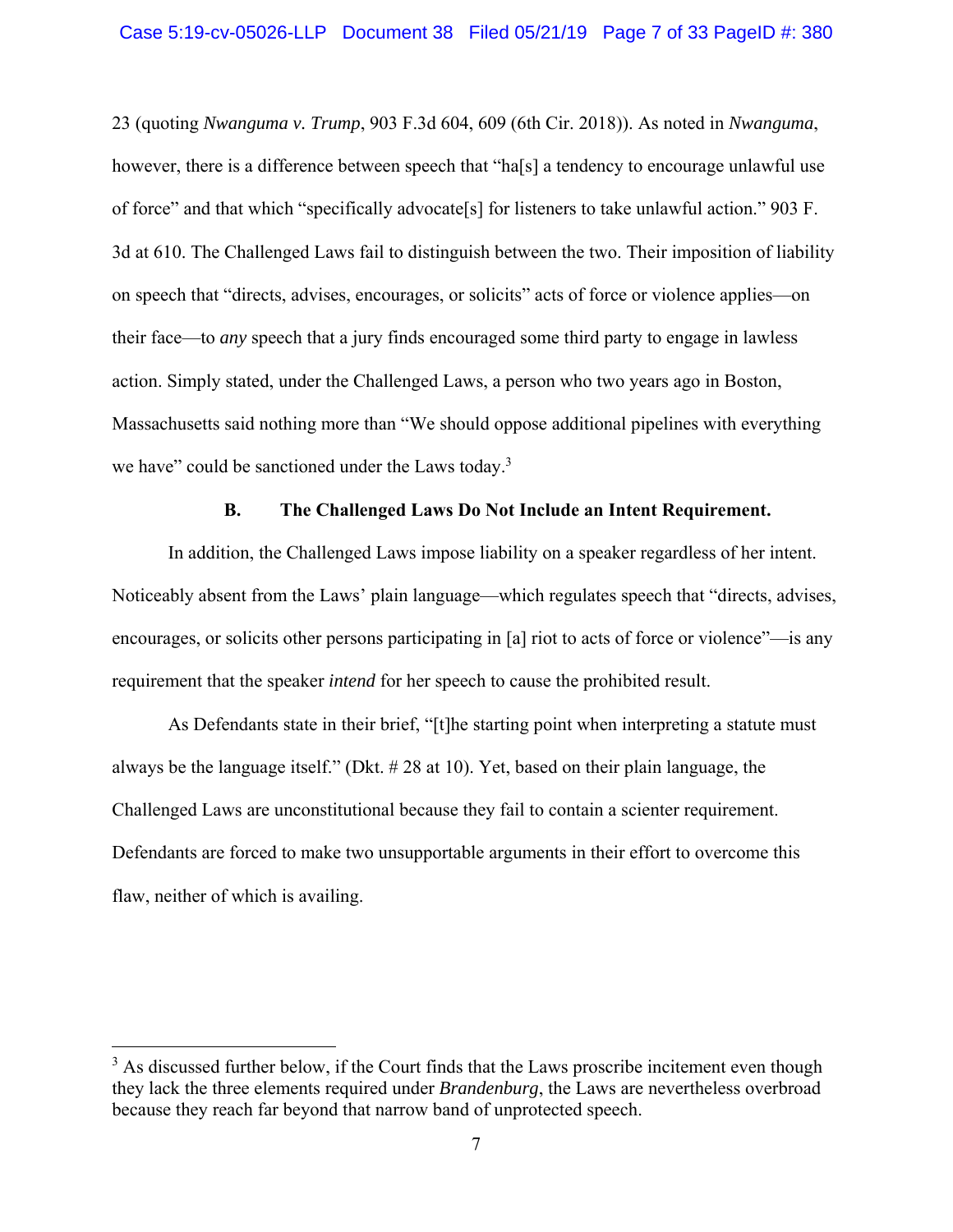# **1. Supreme Court Precedent Establishes that Speech that Directs, Advises, Encourages, or Solicits Does Not Inherently Include the Element of Intent.**

First, Defendants argue that the definitions of "directs, advises, encourages, or solicits" include a "level of direction . . . so that a speaker must intend to direct, influence, or control the conduct of those to whom he or she is speaking." (Dkt. #28 at 25). Defendants do not offer any case citations to support this argument—nor could they, because such an argument is foreclosed by Supreme Court precedent.

When considering statutes that criminalize speech that "advocates" or "advises," the Court has held that those words, which describe the effect of the speech, cannot be read to necessarily describe its intent. Indeed, in *Brandenburg* itself, the Supreme Court held that, "by its own words," a statute's criminalization of "advocating the duty, necessity, or propriety of . . . violence" failed to satisfy the test for a proper incitement statute, including requiring the element of intent. 395 U.S. at 448–49. Similarly, in *Keyishian v. Board of Regents*, the Supreme Court noted that a law making "advocacy of [violent overthrow of the government]" a felony, including by displaying literature that "advocat[es], advis[es], or teach[es] the doctrine," failed constitutional scrutiny in part because it did not make clear that such advocacy is "intended to . . . incite to action." *Keyishian v. Bd. of Regents of Univ. of State of N.Y*., 385 U.S. 589, 599 (1967).

And, more than 100 year ago, the Supreme Court rejected the idea that words like "advise" and "encourage" contain an inherent element of intent, even when used to incite another to force or violence. *See Hicks v. United States*, 150 U.S. 442 (1893). In *Hicks*, the Court examined whether a defendant could be convicted of aiding and abetting a crime for having "advis[ed] or encourag[ed]" another man to commit a violent act. *Id*. at 448. The Court held that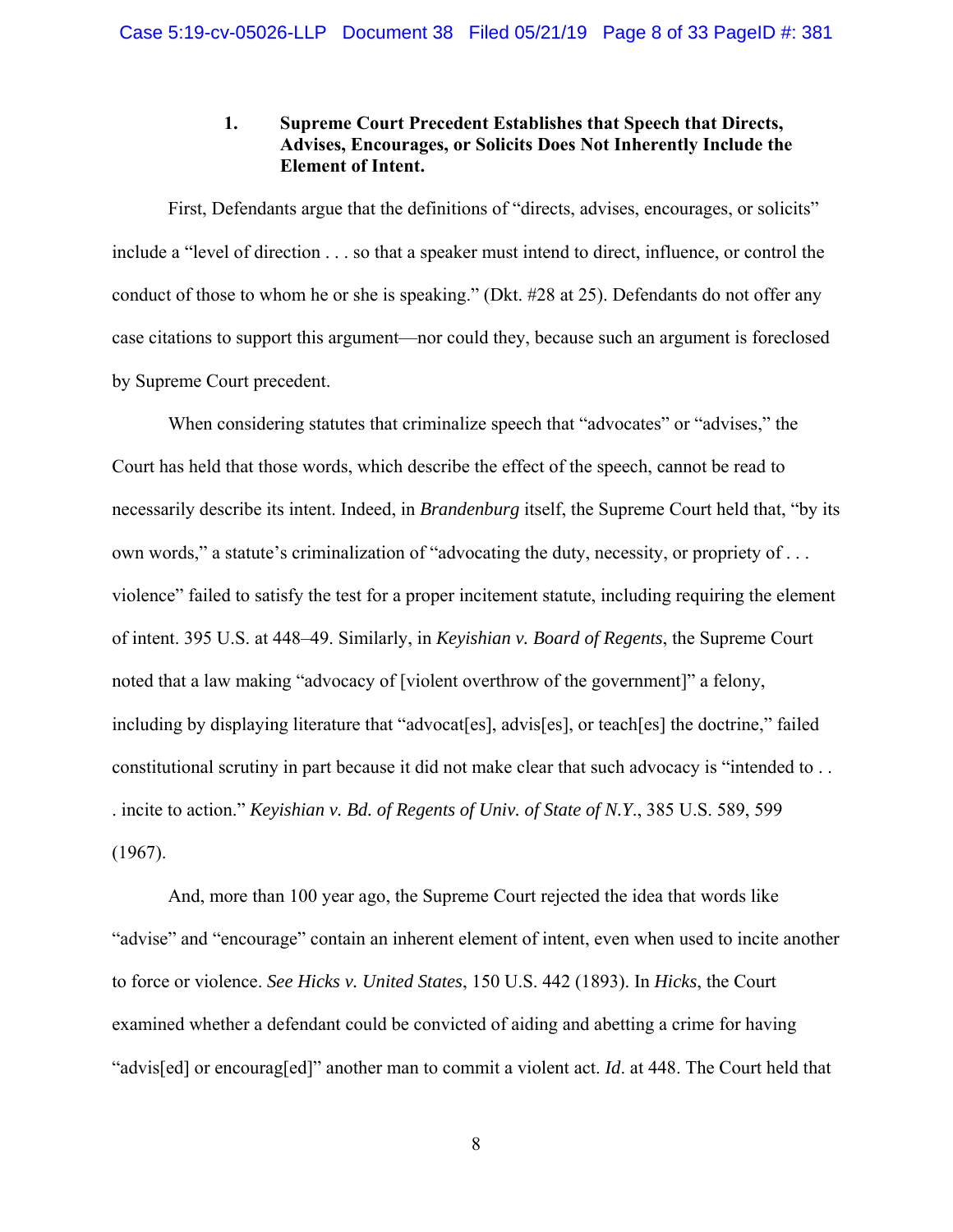#### Case 5:19-cv-05026-LLP Document 38 Filed 05/21/19 Page 9 of 33 PageID #: 382

a conviction for aiding and abetting, which, like incitement, requires an element of intent, could not be sustained in the absence of a finding that the defendant intended for his speech to encourage another person to engage in violent, unlawful behavior. *Id*. at 449.

In reaching this holding, the Court explicitly rejected the trial court's instruction to the jury that "[i]f the deliberate and intentional use of words was the effect to encourage one man to kill another, he who uttered these words is presumed by the law to have intended that effect, and is responsible therefor." *Id.* Here, Defendants ask this Court to do precisely what the Court in *Hicks* rejected: read a scienter requirement into words that do not inherently contain one. In *Hicks*, the Court admonished that even where there is "no doubt [that a speaker] intended to use the words he did use," the question of whether "he thereby intend[ed] that they were to be understood by [a listener] as an encouragement to act" remains open; "the words may have been used for a different purpose" and "the effect of [the defendant's] words may have had the result of encouraging [the unlawful act], regardless of [the defendant's] intention." *Id*. Thus, Defendants' argument that the Challenged Laws inherently require an element of intent simply because they restrict speech that "directs, advises, encourages, or solicits" fails. It makes no difference that "advise" and "encourage" are coupled with other, similar words because all of them suffer from this flaw.

## **2. Speech that Directs, Advises, Encourages, or Solicits Does Not Inherently Include the Element of Intent Under South Dakota Law.**

 Defendants also argue that, because the South Dakota Supreme Court construed the statute proscribing riot as containing a scienter requirement, this Court should read a similar requirement into the Challenged Laws. (Dkt. #28 at 25). First, Defendants appear to argue that *Brandenburg*'s intent requirement is satisfied because the Challenged Laws prohibit speech that encourages listeners who are "participating in [a] riot" and *participation* is an intentional act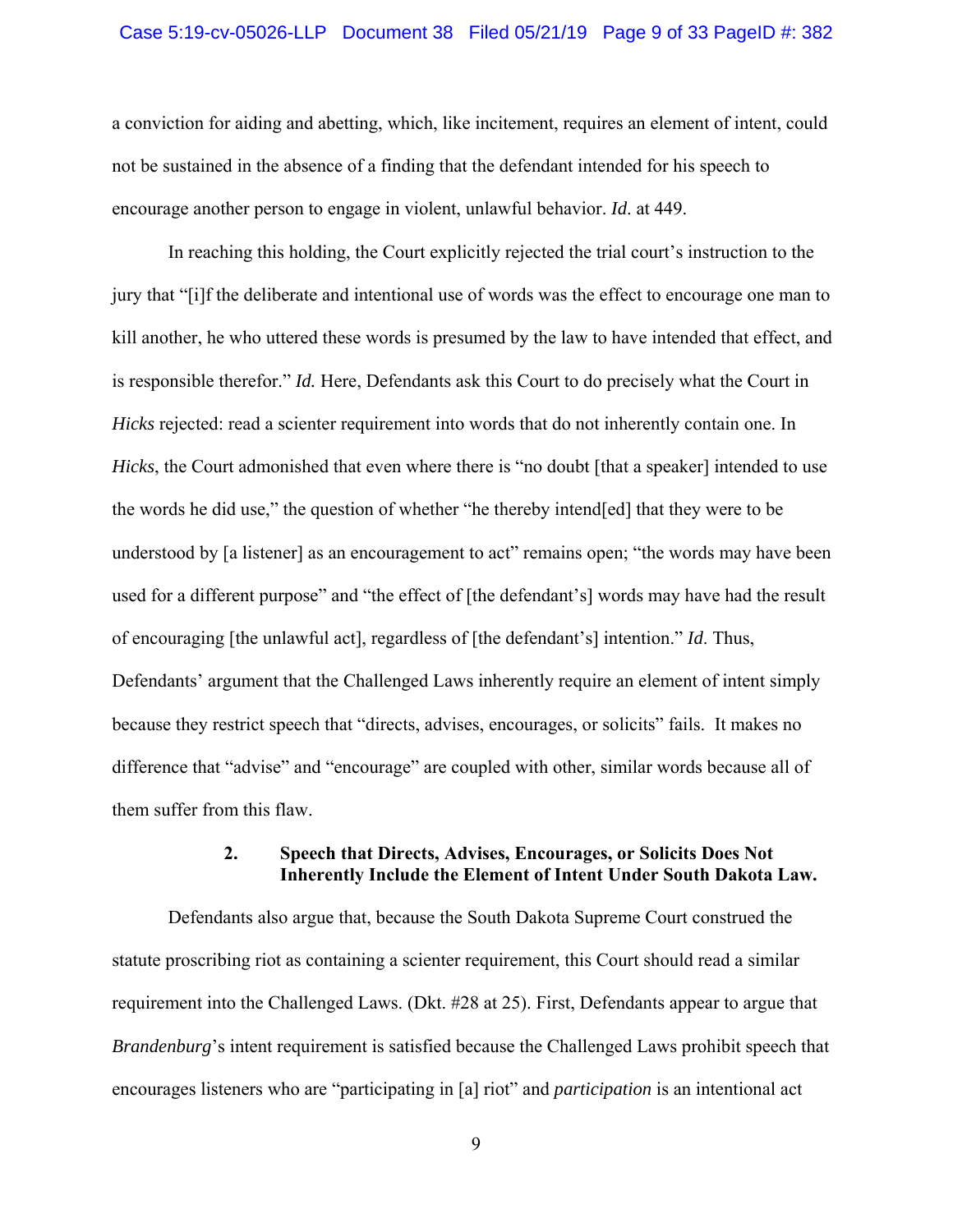under the state's definition of "riot." (Dkt. # 28 at 10). This conflates the intent that matters under *Brandenburg*. The relevant intent is that of the speaker to incite a listener, not of the listener to participate in a riot or to subsequently engage in force or violence. *See Sineneng-Smith*, 910 F.3d at 477 ("the relevant inquiry is the conduct of the [speaker], and not the [listener].").

Defendants' second, and main, intent argument is that, because the South Dakota Supreme Court read intent into the riot statute in *State v. Bad Heart Bull*, 257 N.W.2d 715 (S.D. 1977), and *State v. Means*, 268 N.W.2d 802 (S.D. 1978), this Court should similarly interpret the Challenged Laws to include intent—even though *no* language about any *mens rea* requirement appears in the statutes. (Dkt. #28 at 7-10). This Court is not permitted to take such a gargantuan leap, nor should it.

Defendants' argument fails for two reasons. First, the logic that *Bad Heart Bull* and *Means* applied to SDCL § 22-10-1—which criminalizes "[a]ny use of force or violence or any threat to use force or violence, if accompanied by immediate power of execution, *by three or more persons acting together* and without authority of law," *id.* (emphasis added)—cannot extend to the language of the Challenged Laws. Contrary to Defendants' characterization (*see*  Dkt. # 28 at 7), the *mens rea* question before the court in *Bad Heart Bull* was directed not at SDCL § 22-10-1, but at a separate law—SDCL § 22-10-3, a since-repealed statute regulating felonies, including arson, committed at a riot. In the decision, the court considered the intent required by the riot statute to aid in its analysis of SDCL § 22-10-3. Because SDCL § 22-10-1 requires at least three people to be "acting together," the court concluded that the crime cannot be committed without the mutual intent to do so and determined that, under SDCL § 22-10-1, "[t]he state is only obligated to prove the common or mutual intent of the group*.*" *Id.*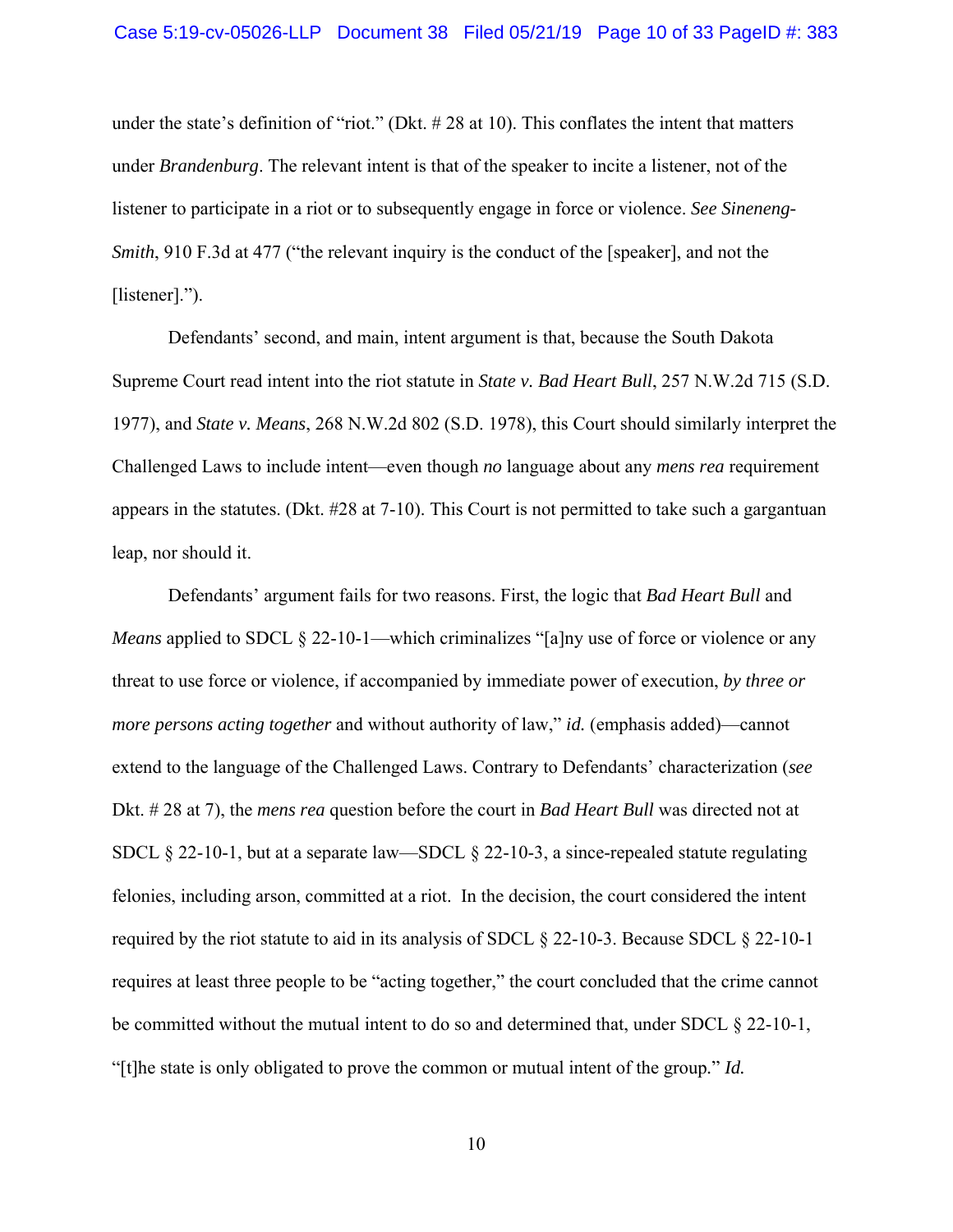The court did not expand upon this analysis in *State v. Means*. Again asked to consider the constitutionality of SDCL § 22-10-1, the Court affirmed its decision in *Bad Heart Bull* and, to avoid "encumber[ing] th[e] record with selective repetition from [that case]," instead "briefly" summarized it. 268 N.W.2d at 808. The language upon which Defendants heavily rely—"where criminal intent is an essential element of the crime, but is not made so by express statutory language, it will be implied"—comes from this summary. *Id*. Placed in context, this sentence clearly stands only for the reasoning of *Bad Heart Bull* that when three or more persons "act[ ] together," they necessarily share an intent. Thus, *Means* emphasizes that intent is "essential" to the riot statute as the legislature had defined it; *Means* use of "essential" does not suggest that courts should read intent in to any South Dakota statute that lacks intent on its face and where such a *mens rea* element would be "essential" to withstanding constitutional challenge.

The reasoning of *Bad Heart Bull*, summarized in *Means*, cannot apply to the Challenged Laws. Unlike SDCL § 22-10-1, the Challenged Laws do not require the regulated person—the speaker of encouraging words—to "act<sup>[]</sup> together" with anyone; thus, there is no presumptive agreement, and no presumptive intent. While the Laws contemplate two people—a speaker and a listener—the two need not share a common purpose in order to violate the Challenged Laws. Indeed, the speaker and the actor need not even be in the same place at the same time, or be known to one another. It is enough that a speaker, acting alone, makes a comment that a listener independently finds encouraging. As discussed at length above, it is possible to encourage or advise another person to engage in unlawful behavior without having the intent to do so. *See Hicks*, 150 U.S. 442.

Second, fatal to Defendants' theory, the state Supreme Court refused to apply Defendants' proposed logic to any statute except SDCL § 22-10-1 in *Bad Heart Bull* itself. When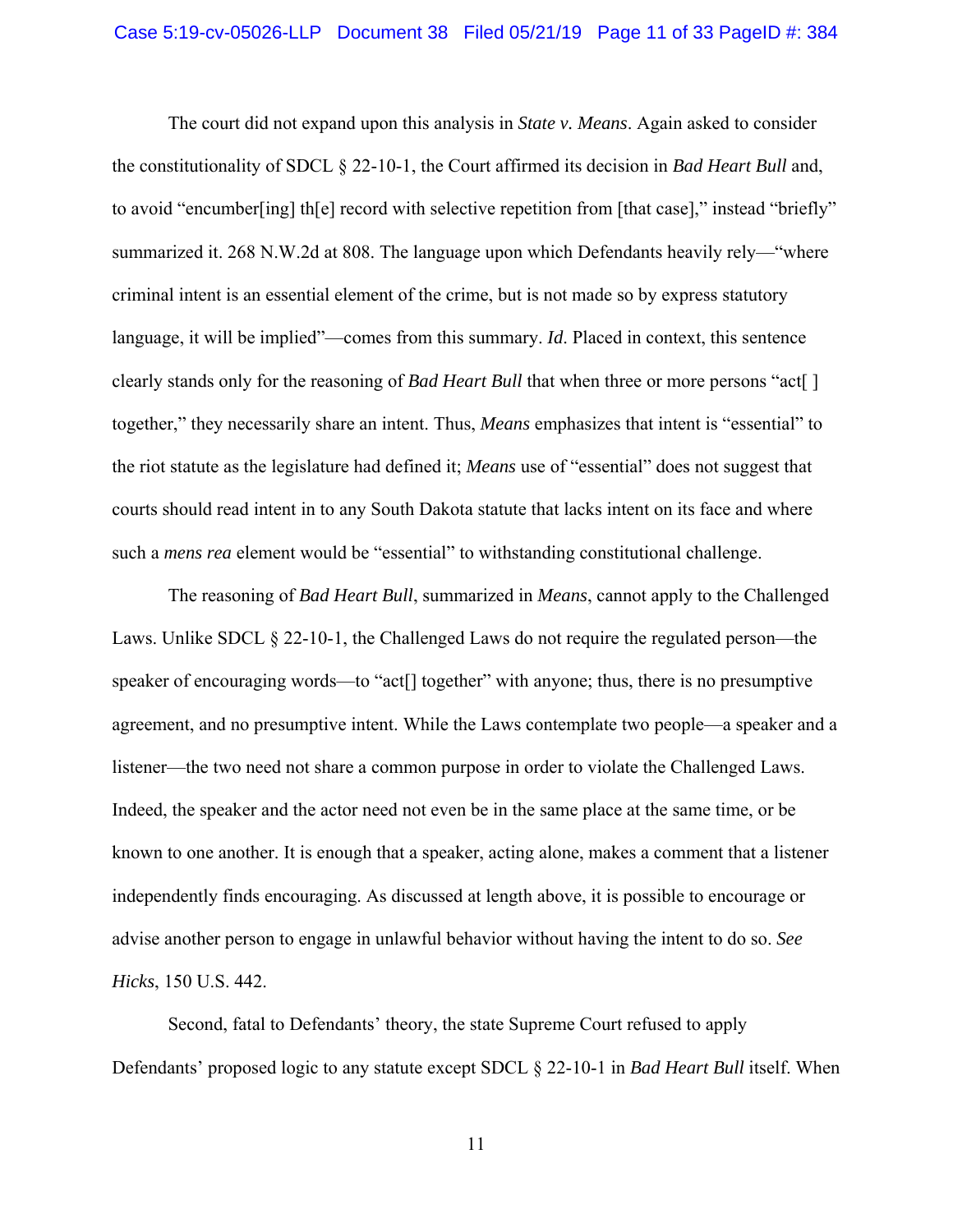the Court turned back to the *mens rea* element of SDCL § 22-10-3, the felony-riot statute, which was actually at issue, it did not hold that intent was inherent in that statute. Instead, the Court held that "[t]o satisfy constitutional due process it was only necessary for the state to prove that one or more of the rioters, in the course of the riot intended to, and did" violate the law. *Id.* at 719–20. This difference in analysis alone shows that the South Dakota Supreme Court has refused to read intent into the face of every riot-related statute.

The language in *Means* does not undermine this conclusion. Indeed, the fact that *Bad Heart Bull* stands only for recognizing intent on the face of SDCL § 22-10-1 was emphasized in *State v. Kane* when the South Dakota Supreme Court also declined read intent into the face of regulations of speech, including SDCL § 22-10-6, which Plaintiffs challenge here. Notably, in *State v. Kane*, the court held that SDCL §§ 22-10-1, 22-10-4, and 22-10-5 did not raise First Amendment concerns because those statutes did not contemplate liability for mere advocacy, but expressly declined to hold the same for SDCL § 22-10-6. *State v. Kane*, 266 N.W.2d 552, 555-56 (S.D. 1978), *overruled on other grounds by State v. Smith*, 353 N.W.2d 338 (S.D. 1984). The court held that SDCL §§ 22-10-1, 22-10-4, and 22-10-5 did not make "persons liable because of their causal rather than active role," but noted that "[w]hether [that issue] would come into play in a case involving a violation of SDCL §§ 22-10-6" was "not before" the court. *Id*. at 556.

The distinction between analysis of laws regulating conduct at a riot and laws regulating speech in some way related to a riot can also be seen in Chief Judge Nichol's ruling in *United States ex rel. Means v. Solem*, 440 F. Supp. 544 (D.S.D. 1977)—the federal case brought by the defendant in *State v. Means* to challenge the conditions of his bail while he appealed his criminal conviction under the riot statutes. *Id*. at 550. Specifically, defendant Means challenged the condition that forbade him from making speeches or writing letters on behalf of the American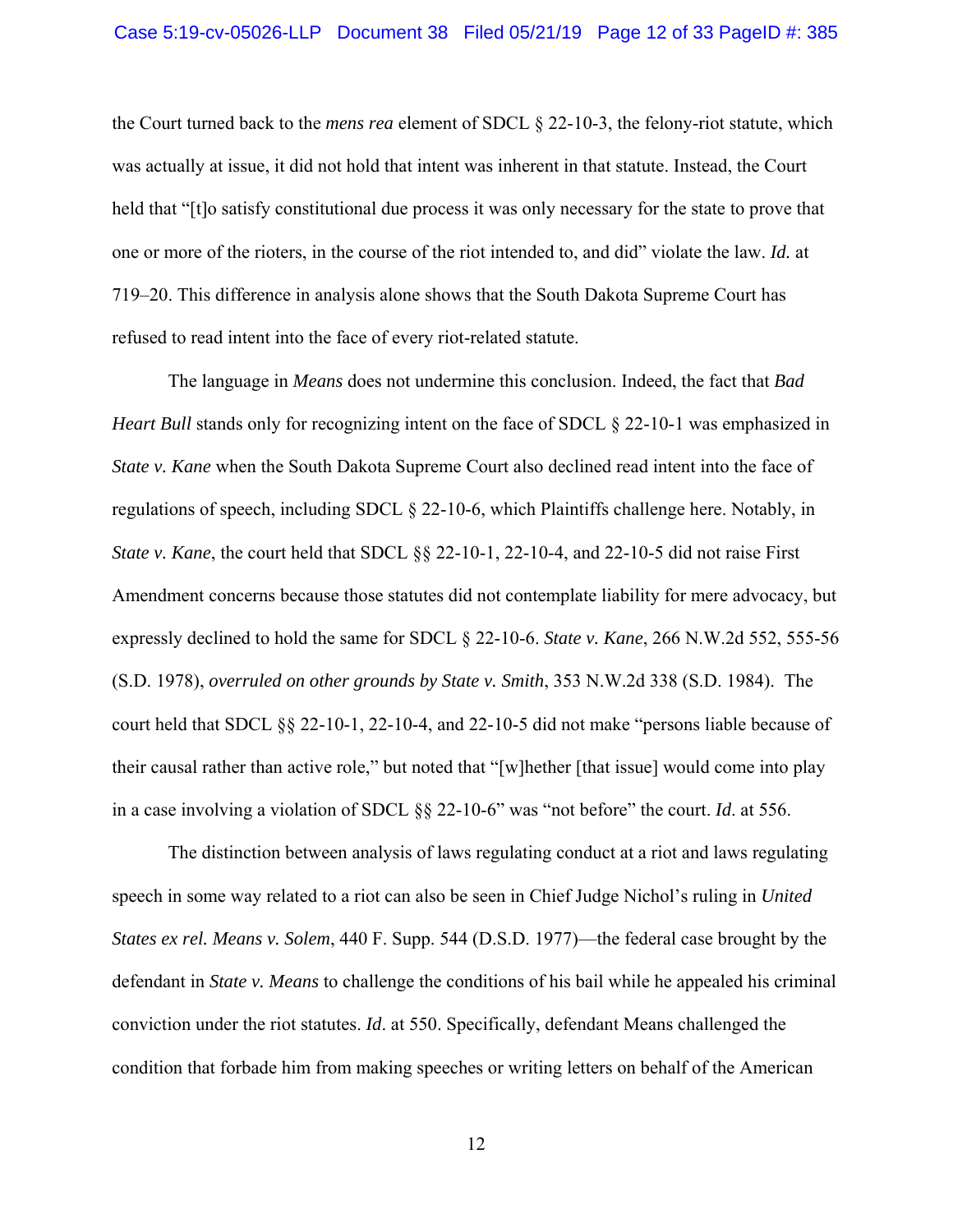Indian Movement. *Id*. Chief Judge Nichol held that this condition violated Means' First Amendment rights by regulating "not only conduct in certain situations[,]" like the behavior regulated by SDCL § 22-10-1, but also "the exercise of 'pure speech[,]'" like the speech regulated by the Challenged Laws. *Id*. Judge Nichol held that a "restriction . . . on 'mere advocacy' . . . would be an unconstitutional infringement of the First Amendment." *Id.* at 550. For the same reason, Defendants' argument—that the South Dakota Supreme Court's analysis of the crime of riot leads to the conclusion that the Challenged Laws are constitutional—fails.

#### **C. The Challenged Laws Do Not Require Imminence.**

While the lack of intent is alone fatal to the Challenged Laws, the laws also fail First Amendment scrutiny because they do not contain language that makes clear that when a speaker "encourages" violent action, such action must be able to occur "imminently." *See Brandenburg*, 395 U.S. at 447. The plain language of the Challenged Laws contemplates two moments of time: the moment the speaker speaks and the moment the listener feels encouraged. Nothing in the statutory language requires that those two moments occur at once—or even anywhere close in time.

Defendants claim that the Challenged Laws satisfy *Brandenburg*'s imminence requirement by imposing liability only on speech made while a riot is occurring. (Dkt. #28 at 10– 11, 25–26). This misreads the Laws' plain language, which requires only that a speaker must, at some point, utter speech that, at some point, makes a person "participating in [a] riot" feel encouraged. The plain text of the Laws does not address whether those points must be the same, when such words must be spoken, or how imminent the encouraging effect of the words must be. To illustrate, if someone "participating in a riot" was encouraged by a speech made months prior—or even by a book published years earlier exposing the environmental hazards of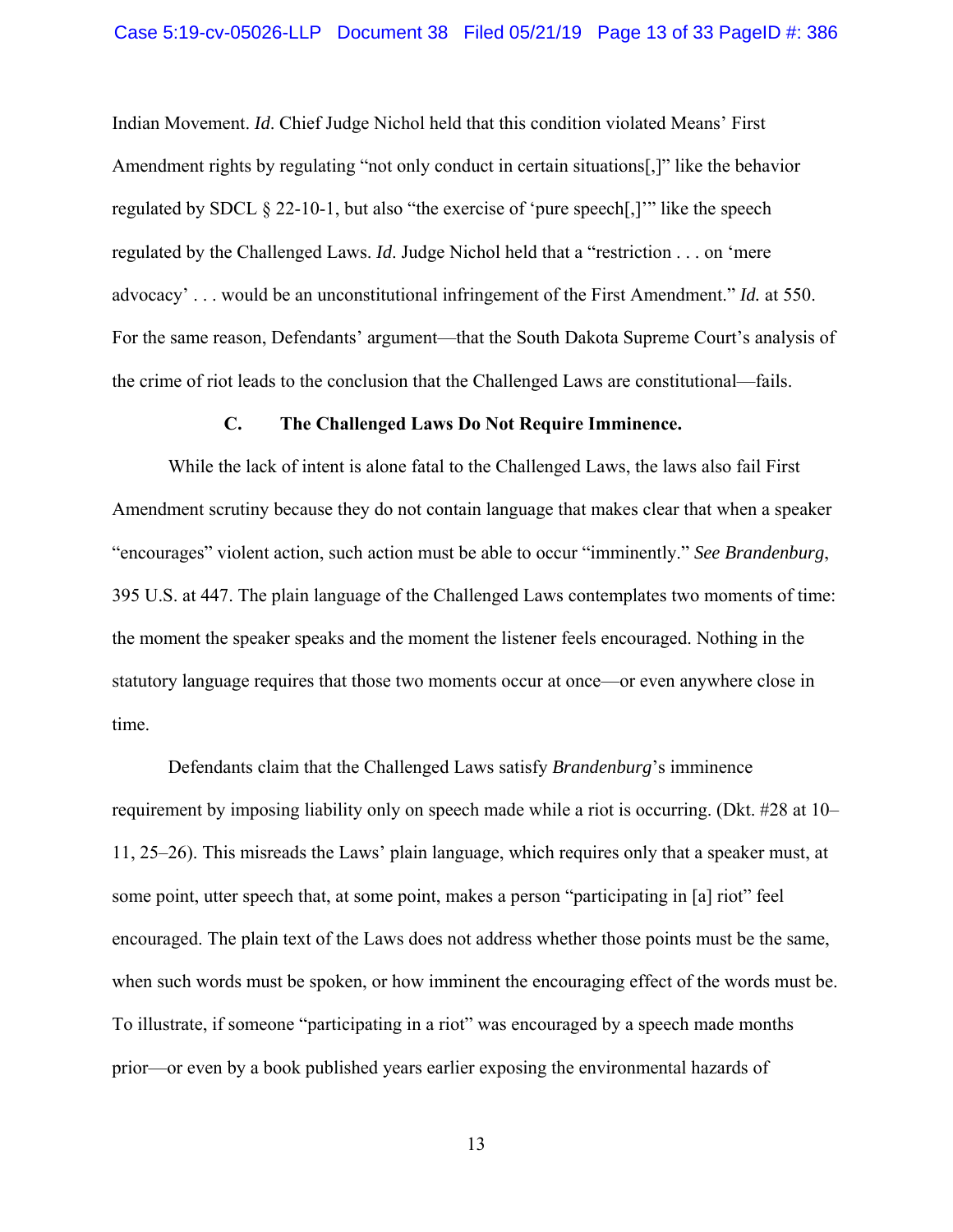developing fossil fuels—that speaker is guilty of "riot boosting" according to the plain text of these Laws.

The conclusion that the two moments in time need not be the same moment is bolstered by the fact that, as State Defendants admit in their Answer, "an individual need not be physically present during a riot to be covered by The Act." (Dkt. # 16 at  $\P$  23). The same is true for SDCL  $\S$ 22-10-6.1. (*Id.* at ¶ 38). Because liability extends to speakers who are not present at the riot, these laws necessarily reach beyond speech that is uttered at or during the riot, meaning the Laws unconstitutionally proscribe speech without any consideration of whether action is imminent.

Moreover, accepting Defendants' argument would mean that any speech uttered before a riot begins—including speech that intentionally calls for and has the immediate and likely effect of causing a riot, that is, speech the state *can* prohibit—would not be prohibited under the Challenged Laws. In addition to being illogical, such an interpretation would be fatally underinclusive if, as Defendants claim, the State's goal is to "protect members of the public and public property from violent and unlawful conduct." (Dkt. #28 at 35). Such underinclusiveness "is alone enough to defeat [a law]," *Brown v. Entm't Merchants Ass'n*, 564 U.S. 786, 802 (2011), because "it raises serious doubts about whether the government is in fact pursuing the interest it invokes, rather than disfavoring a particular speaker or viewpoint." *Nat'l Inst. of Family & Life Advocates v. Becerra*, 138 S. Ct. 2361, 2376 (2018) (quoting *Ent. Merchants*, 564 U.S. at 802); *see also SD Voice v. Noem*, No. 1:19-CV-010030-CBK at \*9-10 (D.S.D. May 9, 2019) ("IM 24's ban is underinclusive, which diminishes the credibility of the State's rationale for restricting speech in the first place."). $4$ 

<sup>&</sup>lt;sup>4</sup> Because this opinion is not yet available on Westlaw or Lexis, Plaintiffs have attached a true and correct copy as Exhibit 1 of this motion.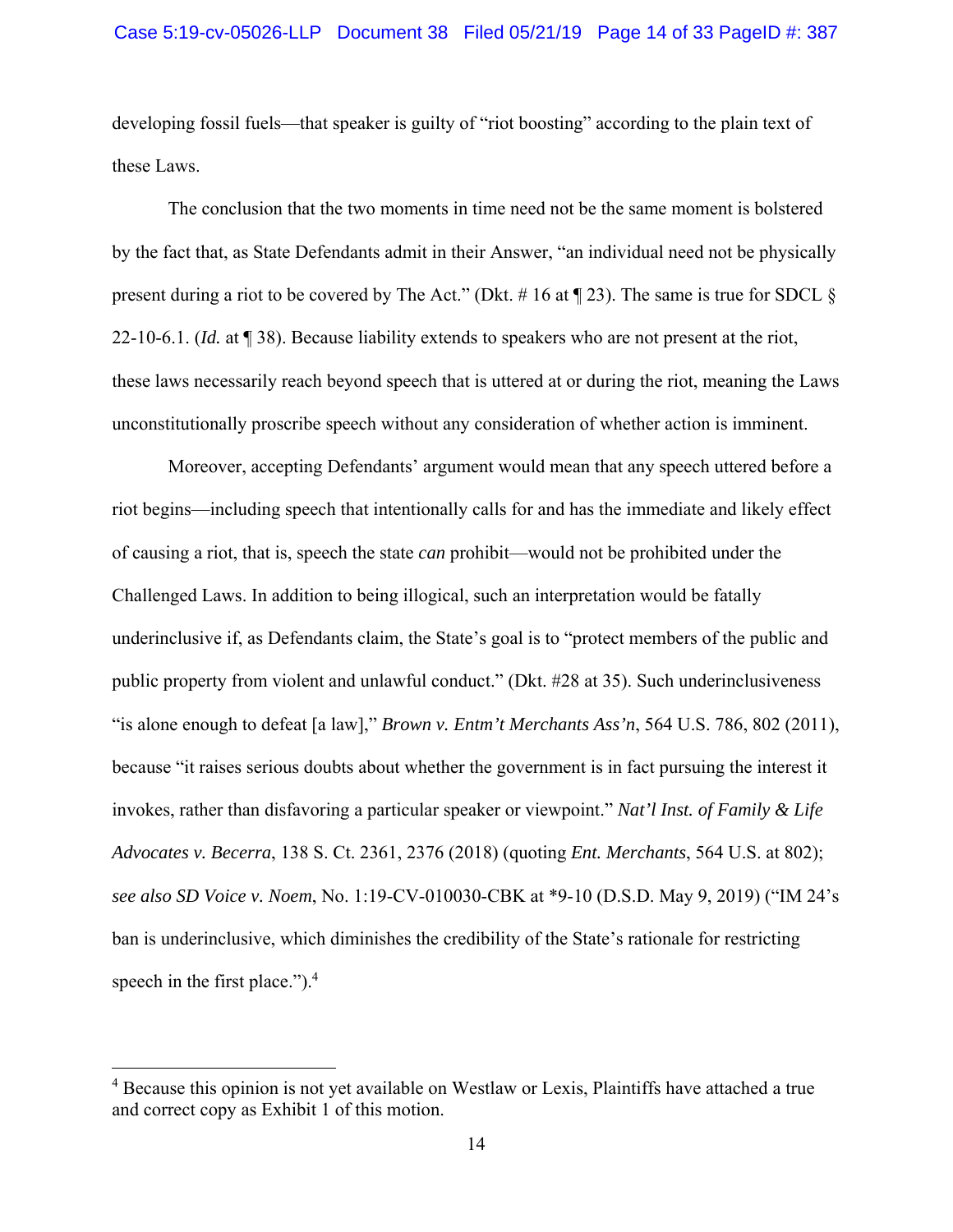# **D. The Challenged Laws Do Not Require Likely Causation of Lawlessness.**

The Challenged Laws also fall short of *Brandenburg*'s requirement that the proscribed speech be *likely* to result in imminent lawless action. Once again, the plain language of the Laws does not require that any resulting lawless action be likely. Despite this shortcoming, Defendants argue that the same "prerequisite" condition they rely upon for imminence—"that the person at whom the speech is directed be a participant in an ongoing riot"—also fulfills *Brandenburg*'s likelihood requirement because a person who is already participating in a riot is more likely to use force or violence. (Dkt. #28 at 26-27).

As discussed above, this misreads the Challenged Laws, which do not require that the speech be intentionally directed toward a riot participant, or that it be uttered during a riot. As with the imminence requirement, Defendants' argument conflates the two moments in time and the two relevant persons. There is nothing in the statutes that requires that the lawless action be likely when the person subject to the Laws—the speaker—speaks.

Even if the Challenged Laws were limited only to speech occurring during an ongoing riot, as Defendants suggest, Defendants' argument would essentially deprive any speech uttered during a riot—which, under South Dakota law, encompasses any situation in which three people have together threatened to engage in violence, but have not yet done so, *see* SDCL § 22-10-1 of protection. This itself is unconstitutional. "Banning or postponing legitimate expressive activity because other First Amendment activity regarding the same subject has resulted in violence deprives citizens of their right to demonstrate in a timely and effective fashion." *Collins v. Jordan*, 110 F.3d 1363, 1373 (9th Cir. 1996). Defendants' reading of the Laws could chill someone not only from protesting, but even from uttering the words "Help me" during a riot out of concern that those words would "encourage" someone present to an act of force or violence.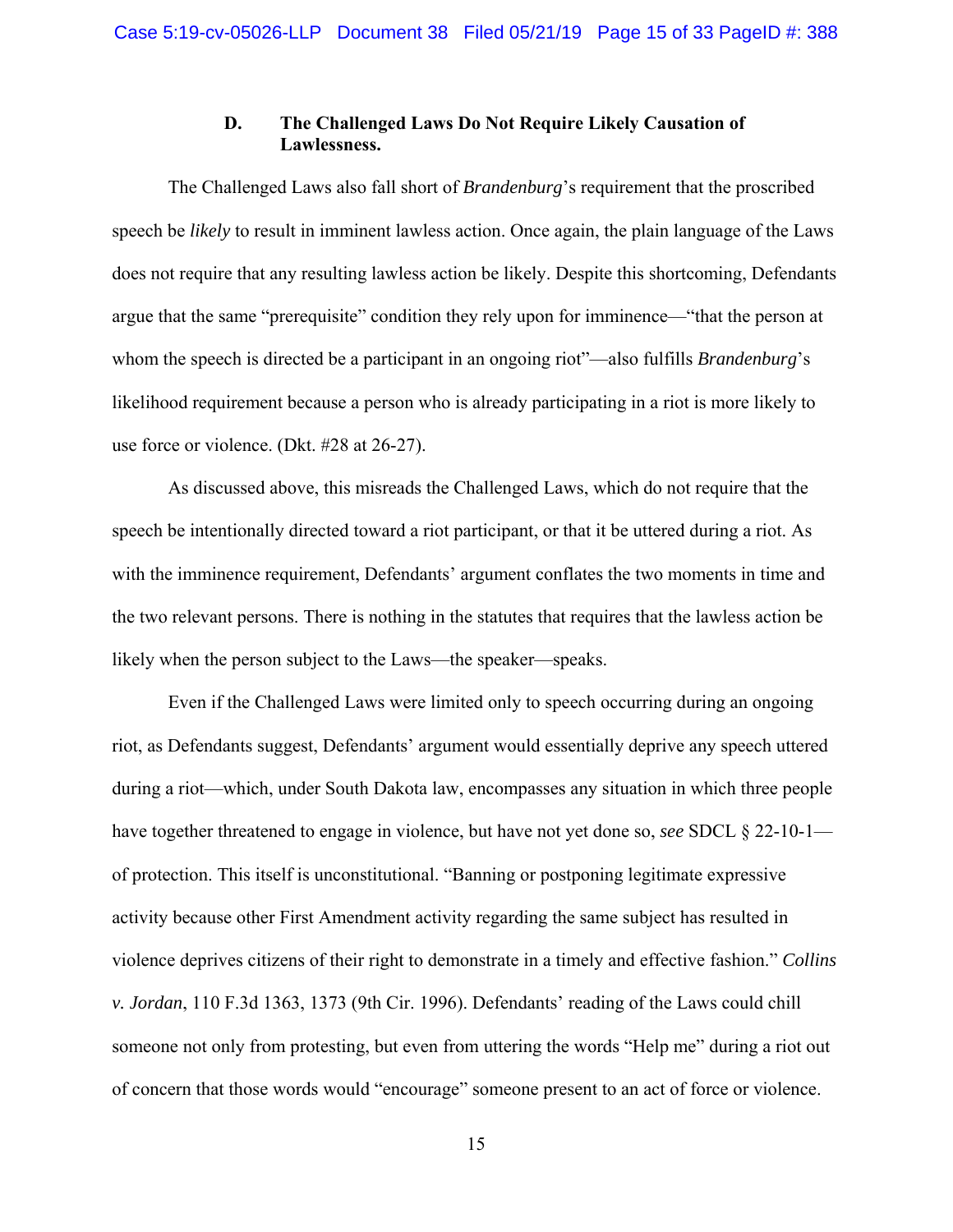### Case 5:19-cv-05026-LLP Document 38 Filed 05/21/19 Page 16 of 33 PageID #: 389

This is improper. "The courts have held that the proper response to potential and actual violence is for the government to ensure an adequate police presence, *see, e.g.*, *Cox v. Louisiana*, 379 U.S. 536 (1965), and to arrest those who actually engage in such conduct, rather than to suppress legitimate First Amendment conduct as a prophylactic measure." *Id*.

 In addition, Defendants' argument that the Challenged Laws include a likelihood requirement "because the tools to fulfill the directive are immediately available" to anyone participating in a riot proves too much. (Dkt. #28 at 26). Individuals always have such "tools . . . immediately available"; all they need is their bodies. Indeed, in *Sineneng-Smith*, 910 F.3d 461, the Ninth Circuit struck down a federal statute that criminalized "encourag[ing] or induc[ing] an alien to come to, enter, or reside in the United States" after holding that the statute does not "require that any encouragement or inducement make it 'likely' that an alien will violate the immigration law." There, as here, the listener would have all of the "tools . . . available" to act in accordance with such encouragement. Therefore, merely having the tools available to act on encouraging speech cannot be enough to satisfy *Brandenburg*'s likelihood requirement.

Alternatively, Defendants claim that the Challenged Laws meet the likelihood requirement because "the terms 'directs, advises, encourages, or solicits' must be construed as *causing* another 'to use force or violence in furtherance of the crime of riot,'" and so the Laws apply only if violence actually occurs. (Dkt.  $\# 28$  at 13 (emphasis in original)).<sup>5</sup> Defendants are

<sup>&</sup>lt;sup>5</sup> Defendants agree that, for civil liability to attach to speech, the speech must actually result in unlawful activity. Defendants argue that the one civil law at issue, the Act, satisfies this requirement because "a person is liable if already engaged in a riot—which is defined to include force or violence and must be found to have occurred in order for civil liability to be imposed and was directed by a riot booster to commit [sic] forceful or violent act." (Dkt. # 28 at 27). This argument appears to focus on Section (2)(3) of the Act and the state's ability to impose civil liability on a rioter who causes damages through force or violence, rather than a speaker who uttered encouraging words. Plaintiffs do not challenge that provision of the Act, and Defendants do not offer an argument to cure the defect presented by Sections  $2(1)$  and  $2(2)$  of the Act.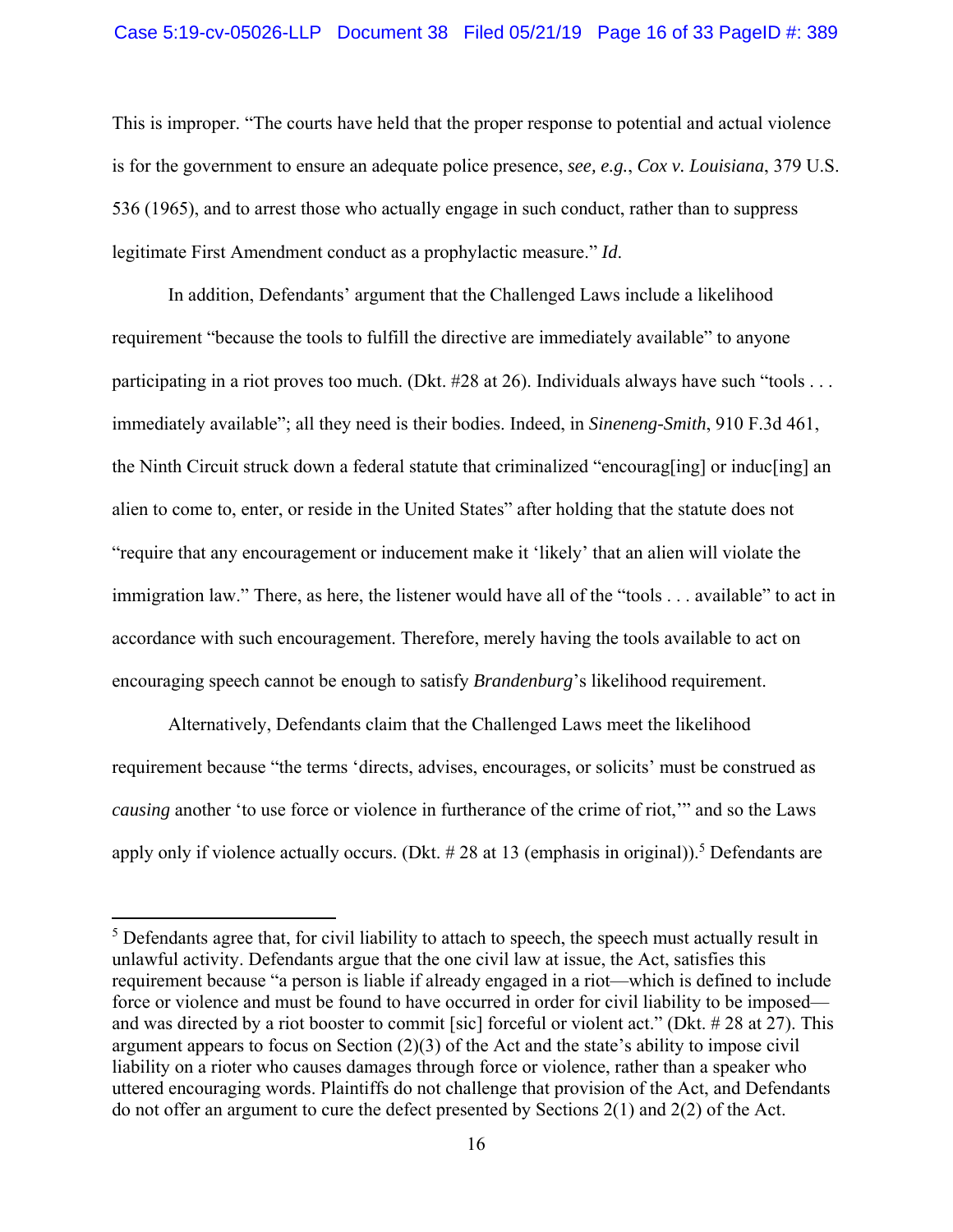once again pretending that these Laws contain words that are not there. The statute challenged in *Brandenburg* prohibited "advocat[ing] or teach[ing] the duty . . . of violence"—language almost mirrored by the Laws' regulation of "enourag[ing]" or "advising" others to an act of force or violence—and the Supreme Court held that that language failed its three-prong test, including likelihood. 395 U.S. at 448. Similarly, in *Sineneng-Smith*, the Ninth Circuit held that the law at issue unconstitutionally criminalized speaking words of encouragement without requiring that anyone "actually commit the underlying offense," thereby distinguishing between words that encourage and those that actually cause violations of the law. 910 F.3d at 482. Here, too, the Challenged Laws are impermissibly aimed at the speaker who utters encouragement, not the listener who participates in the riot. Therefore, the Challenged Laws "proscribe advocacy of the use of force" regardless of whether the listener ultimately engages in such force, and such a restriction on speech violates the First Amendment. *Brandenburg*, 395 U.S. at 447.

# **E. Accepting Defendants' Argument Would Require Improperly Rewriting the Statute.**

"[I]n interpreting a statute a court should always turn to one cardinal canon before all others . . . courts must presume that a legislature says in a statute what it means and means in a statute what it says there." *Connecticut Nat'l Bank v. Germain*, 503 U.S. 249, 253-54 (1992). A court does not have the authority to "rewrite a . . . law to conform it to constitutional requirements." *Reno v. American Civil Liberties Union*, 521 U.S. 844, 884–85 (1997) (internal quotations omitted). To interpret a law differently than its plain text provides "would constitute a serious invasion of the legislative domain and sharply diminish [the legislature's] incentive to

Moreover, Defendants' persistent argument that "each participant in the conduct regulated under this statute must already be engaged in a riot  $\dots$  to be found guilty," (Dkt. #28 at 13), suggests that, rather than punish riotous action, the only thing the Laws punish is speech.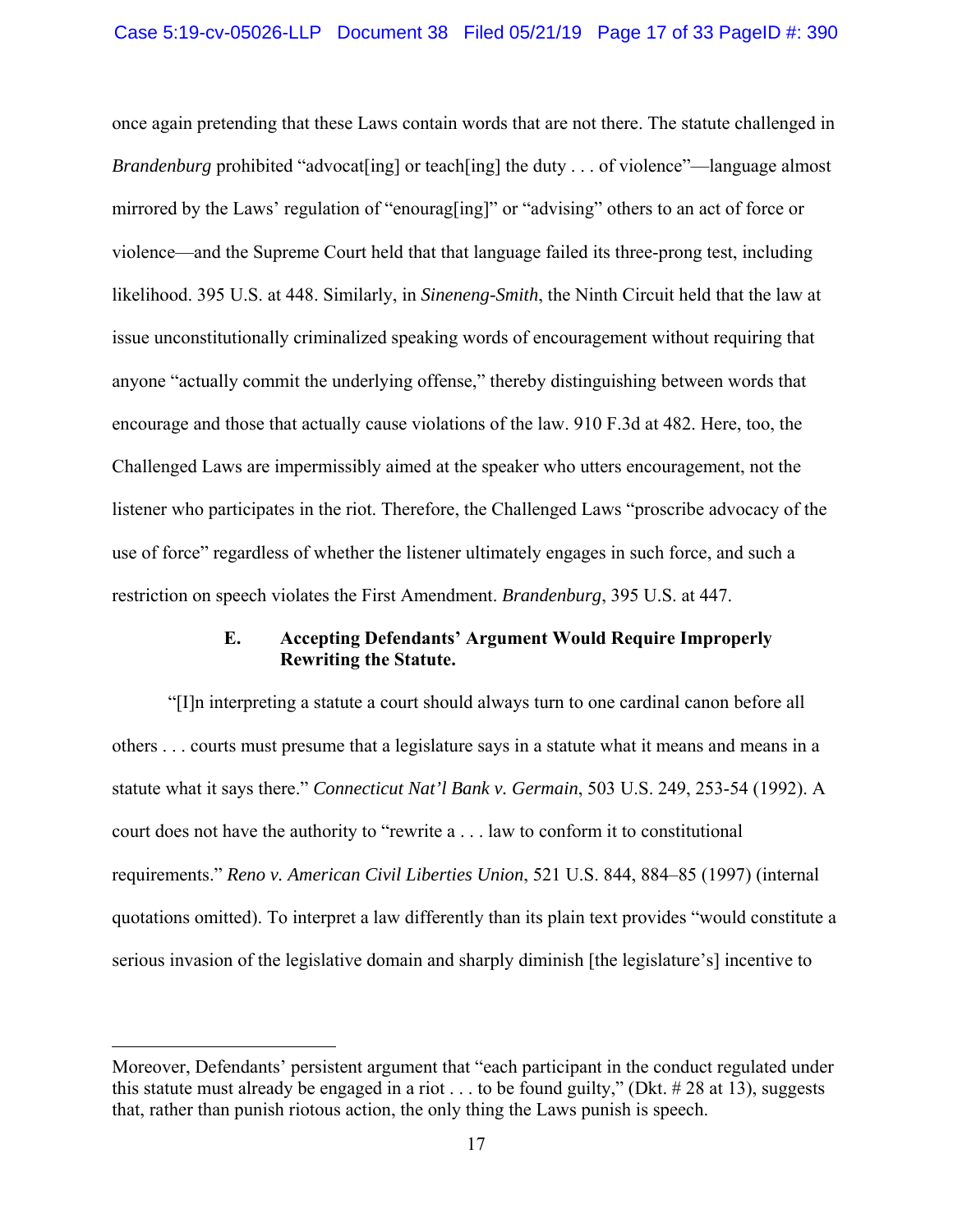draft narrowly tailored law in the first place." *United States v. Stevens*, 559 U.S. 460 (2010) (internal citations and quotations omitted). A limiting construction is proper only if a statute is "readily susceptible to such a construction." *Reno*, 521 U.S. at 884 (internal marks omitted).

The Challenged Laws are not readily susceptible to a construction other than the one required by their plain text. Nowhere in the text of these Laws is there a requirement of intent, or of imminent action, or of likelihood. Defendants have not offered legislative "text or other source of congressional intent [that] identifie[s] a clear line that this Court could draw," and so drawing "lines between categories of speech covered by [these] overly broad statute[s]" would undermine the duty of the legislature to craft precise legislation. *Id.* 

Moreover, to do so in this case would ignore the Supreme Court's repeated caution that any category of speech that is not protected by the First Amendment, including incitement, must be "well-defined" and "narrowly limited." *Chaplinsky v. New Hampshire*, 315 U.S. 568, 571–72 (1942); *accord Stevens*, 559 U.S. at 468–69. Therefore, this Court should reject Defendants' argument that these are properly crafted incitement laws, and instead find that the Challenged Laws fail strict scrutiny.

### **III. The Challenged Laws Are Overbroad and Void for Vagueness.**

Because the Challenged Laws proscribe such a wide array of protected speech, they are also fatally overbroad and vague. Indeed, Defendants recognize that these Laws cannot withstand scrutiny unless words that do not appear in the text are presumed to exist anyway*.* Given that this Court cannot rewrite these Laws but must instead construe them according to their plain text, the Court must conclude that, as written, these laws are fatally overbroad and vague.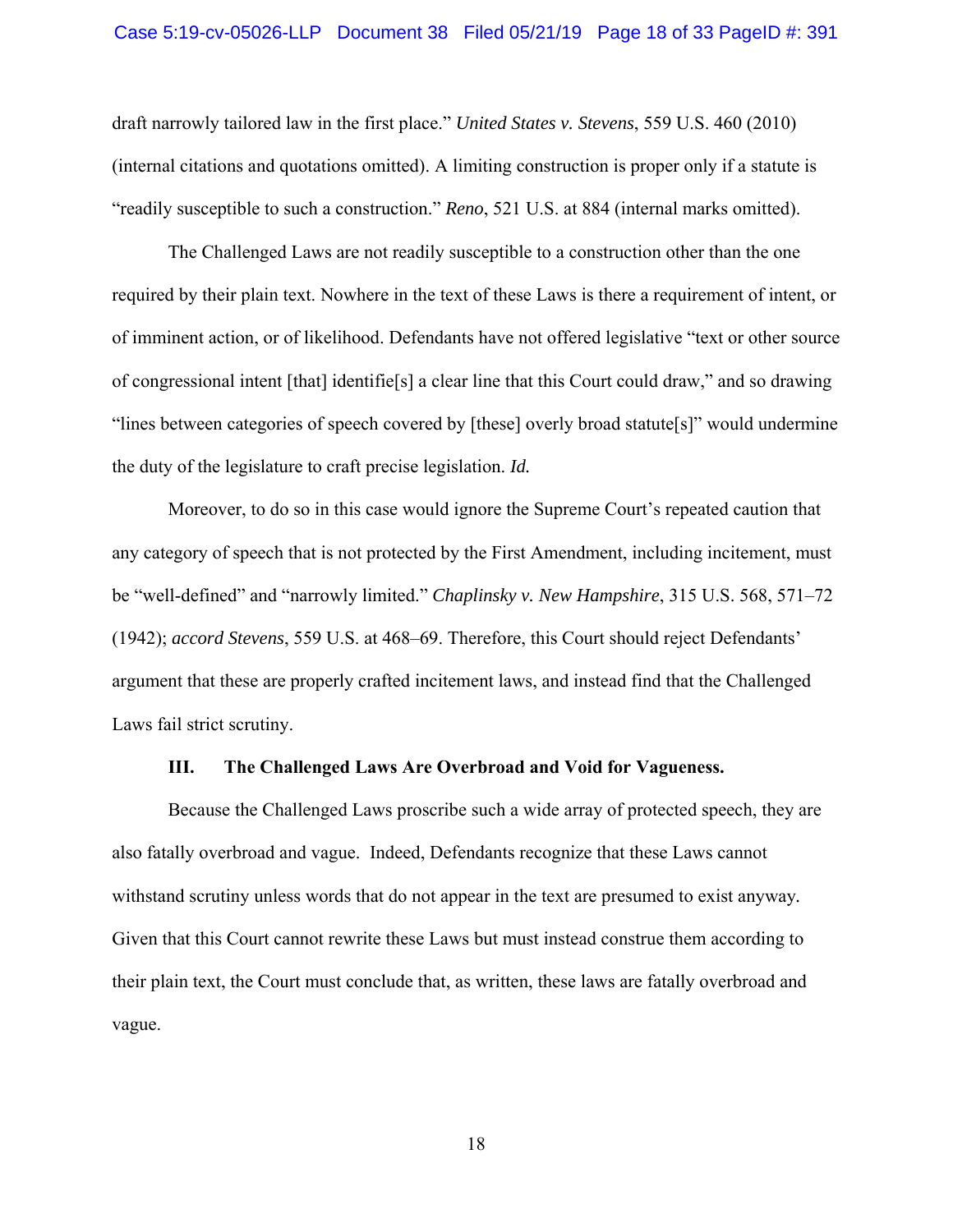Defendants argue that Plaintiffs' challenge should be disfavored because it is facial, and contend that Plaintiffs can succeed only if they can "establish 'that no set of circumstances exists under which the [laws] would be valid.'" (Dkt. # 28 at 21 (quoting *Phelps-Roper v. City of Manchester*, 697 F.3d 678, 685 (8th Cir. 2012)). In their next sentence, however, Defendants recognize that, while this is the typical rule for facial challenges, "[i]n the First Amendment context . . . a law may be invalidated as overbroad if 'a substantial number of its applications are unconstitutional, judged in relation to the statute's plainly legitimate sweep.'" *United States v. Stevens*, 559 U.S. 460, 473 (2010). "Th[is] doctrine is predicated on the sensitive nature of protected expression: 'persons whose expression is constitutionally protected may well refrain from exercising their rights for fear of criminal sanctions by a statute susceptible of application to protected expression.'" *New York v. Ferber*, 458 U.S. 747, 768 (1982) (quoting *Vill. of Schaumburg v. Citizens for a Better Env't*, 444 U.S. 620, 634 (1980)). As discussed at length in Plaintiffs' motion for preliminary injunction, and not rebutted by Defendants, that is precisely the danger presented by these Laws. (*See* Dkt. # 9 at 19–26). In addition, the problem of vagueness is "particularly treacherous where, as here, the violation of its terms carries criminal penalties and fear of incurring these sanctions may deter those who seek to exercise protected First Amendment rights." *SD Voice*, at \*10–11 (quoting *Buckley*, 424 U.S. at 16).

Every argument Defendants make, including all of their arguments in opposition to Plaintiffs' motion for preliminary injunctive relief, ask the Court to interpret these laws as if they were written differently. (*See* Dkt. #28 at 29 (arguing the Laws do not interfere with the right of association because they do not reach protected speech), *id.* at 29-30 (same for overbreadth), *id.*  at 30-32 (same for vagueness), at 32-33 (same for no threat of irreparable harm to Plaintiffs), *id.*  at 33-34 (same for the balance of harm to the Plaintiffs as compared to the State if an injunction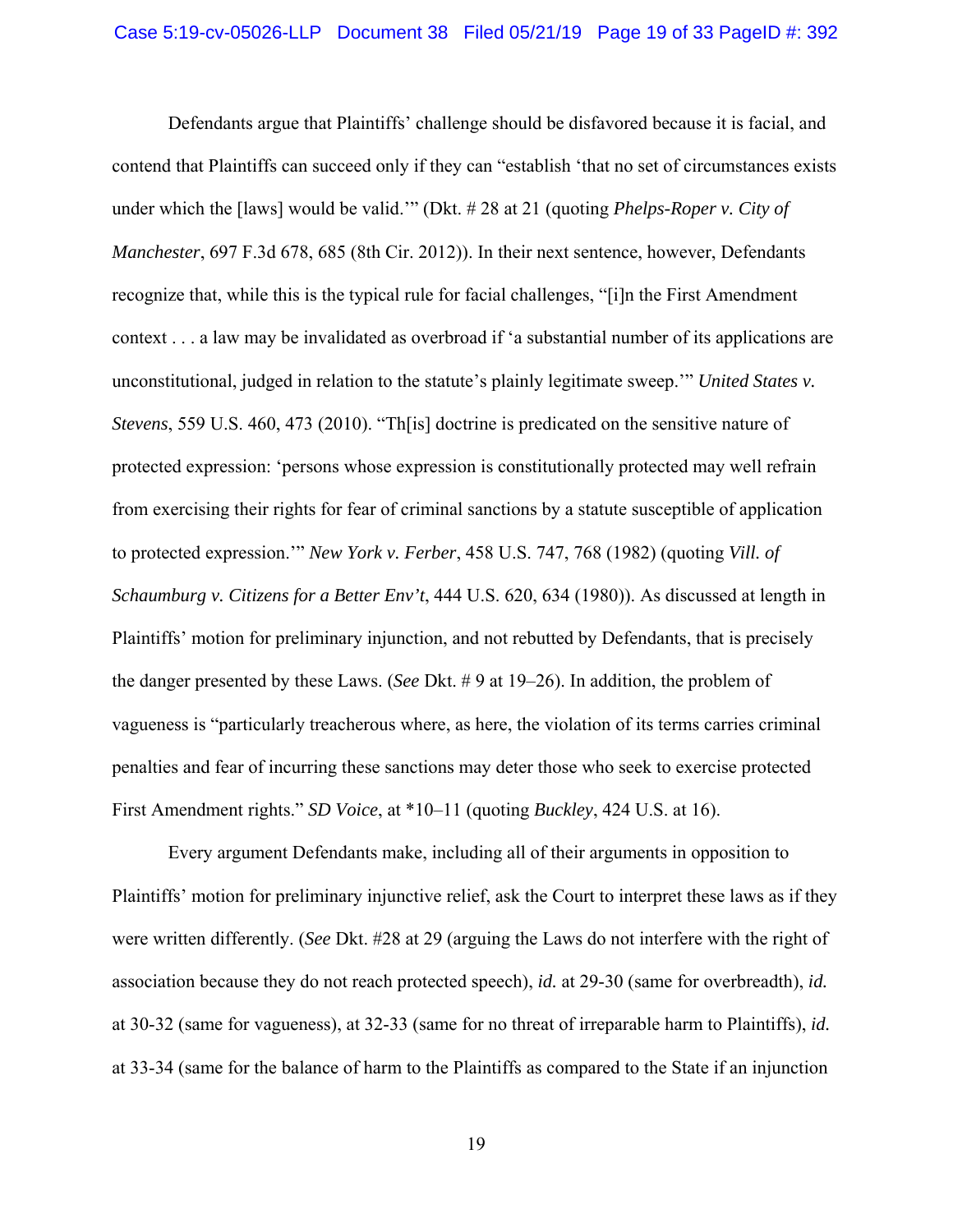was granted), *id.* at 34-35 (same for the public interest implicated by the granting of an injunction)). This Court, however, must read the Laws the way they are written. As written, these laws are overbroad and vague in violation of the First Amendment.

## **IV. Even Accepting Defendants' Reading of the Challenged Laws Would Not Cure All of the Act's Defects.**

### **A. The Riot Boosting Act's Prohibition on Soliciting or Compensating Others to Be Arrested Is Overbroad.**

Section 4 of the Riot Boosting Act is overbroad because it impermissibly proscribes protected speech by imposing penalties on persons who solicit or compensate others "to commit an unlawful act or *to be arrested*." (Dkt. #9 at 24-26). While the government may prohibit solicitation of unlawful acts, getting arrested is not an unlawful act, and individuals who get arrested have not necessarily broken the law. *See Davis v. United States*, 229 F.3d 181, 185 (8th Cir. 1956). The government cannot prohibit all such solicitation and compensation, much of which constitutes protected expression and association. *See NAACP v. Button*, 371 U.S. at 429 ("solicitation is [not] wholly outside the area of freedoms protected by the First Amendment" (internal marks omitted)); *Claiborne*, 458 U.S. at 931 n.78 (holding that an organization could not be held liable for assisting members with legal costs, including posting bond for those arrested for boycotting). Accordingly, Section 4 is fatally overbroad because it is not limited to solicitation of or compensation for unlawful activity.

Defendants ask this Court to ignore this separate constitutional infirmity based on the unfounded argument that, according to Defendants, the Act regulates only incitement. (Dkt. #28 at 29–30). Defendants have offered no arguments to suggest that Section 4 is a valid exercise of the state's powers, and do not contest Plaintiffs' argument that its prohibition on "soliciting or compensating another . . . to be arrested" is overbroad. Instead, Defendants seek to deflect the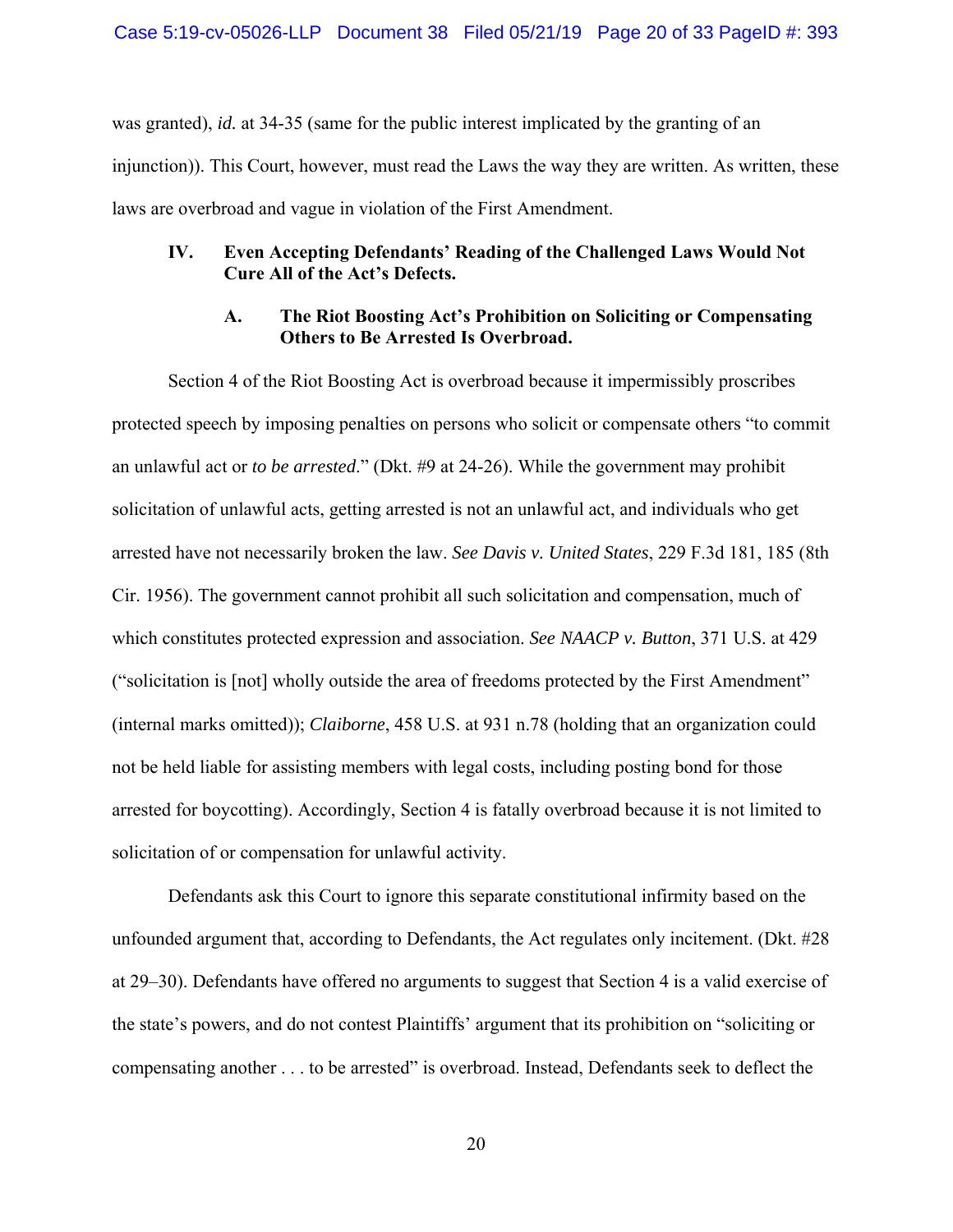#### Case 5:19-cv-05026-LLP Document 38 Filed 05/21/19 Page 21 of 33 PageID #: 394

Court's scrutiny of Section 4 by claiming that Section 4 must be read in conjunction with "liability for the damages under the Act for the conduct specified in Section 2." (Dkt. # 28 at 18). This reading contradicts Section 4's plain words, which imposes damages not for undertaking the acts prohibited in Section 2, but rather for the separate activity of "solicit[ing] or compensat[ing] any other person . . . to be arrested." Indeed, this unconstitutionally overbroad application of Section 4 appears to have been affirmatively intended by the Defendants. (See Dkt. #9 ¶28 (noting that Defendant Noem has cited George Soros as an example of a "national offender" who funds protests that the act is "hoping to shut down"). Therefore, contrary to Defendants' assertions, Sections 2 and 4 create liability for wholly separate acts, and nothing in Section 2 even if it were itself constitutional, which it is not—can save Section 4 from separate constitutional scrutiny.

Moreover, even if Defendants were correct that Section 4 can only impose liability on individuals who have already violated Section 2 and that Section 2 can reach only incitement, those arguments would not address the fact that Section 4 imposes liability—treble damages—on the basis of protected speech. This itself would violate the First Amendment. The Supreme Court has held that "evidence of a defendant's abstract beliefs ... when those beliefs have no bearing on the issue being tried" cannot be used to determine a penalty. *Dawson v. Delaware*, 503 U.S. 159, 168 (1992); *see also Wisconsin v. Mitchell*, 508 U.S. 476, 485–86 (1993). Here, Defendants do not argue that soliciting another person "to be arrested" has any bearing on whether or not a person engaged in "riot boosting." Thus, Section 4 of the Act is fatally overbroad because it imposes liability for acts that the state cannot validly punish.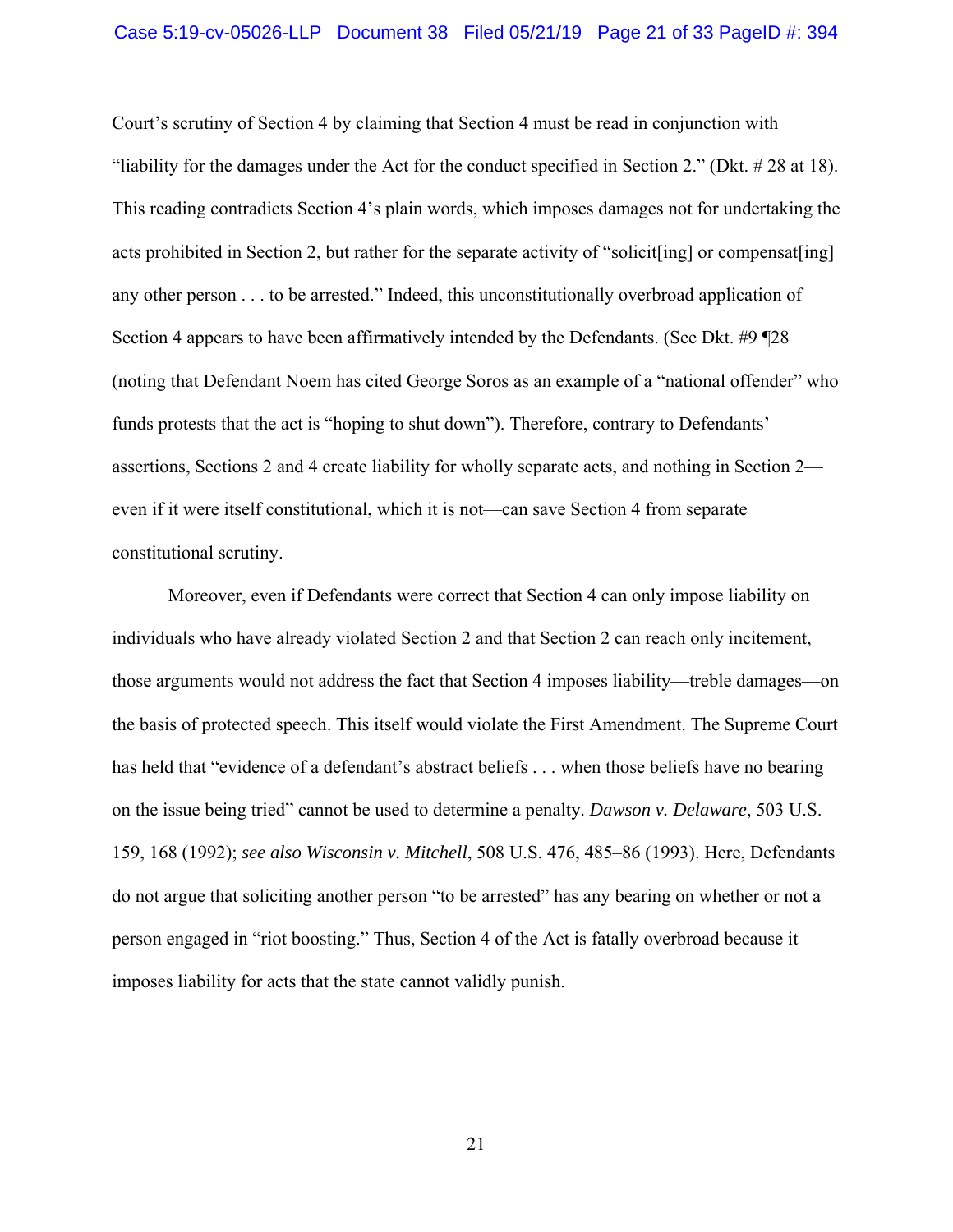### **B. The Act Violates the First Amendment Right of Association.**

Additionally, Defendants fail to address the Act's violation of the right of association. Because the Act's definition of a "person" who can be liable includes "any association, ... nonprofit, other entity, or any group acting as a unit," it imposes liability on organizations. And it does so without requiring, as Supreme Court precedent demands, that the proscribed act be "undertaken within the scope of [the organization's] actual or apparent authority," or that "the organization 'had knowledge and specifically ratified' the unlawful acts." (*See* Dkt. # 9 at 26–27 (quoting *Claiborne Hardware*, 458 U.S. at 931 n.78)). "'The First Amendment protects political association as well as political expression' because 'effective advocacy of both public and private points of view, particularly controversial ones, is undeniably enhanced by group association.'" *SD Voice*, at \*4 (quoting *Buckley v. Valeo*, 424 U.S. at 15).

Here, if Plaintiff Sierra Club were to urge its members to oppose construction of the pipeline, but did not know about or ratify any acts of violence, Sierra Club would nevertheless be liable for damages if a jury were to determine that those statements encouraged others to engage in violence. Even if Defendants were correct that the speech proscribed by the Act is only incitement, the Act would nevertheless fail to satisfy the standard required to impose liability on an organization.

Thus, for the reasons stated above, Defendants' motion for judgment on the pleadings should be denied, and Plaintiffs' motion for a preliminary injunction should be granted.

### **V. Defendants' Motion for Certification Should Be Denied.**

In the alternative, Defendants "move[] this Court to certify the following question to the South Dakota Supreme Court: 'Are Senate Bill 189, SDCL §§ 22-10-6 and 22-10-6.1 limited to proscribing advocacy of the use of force or violence where such advocacy is directed to inciting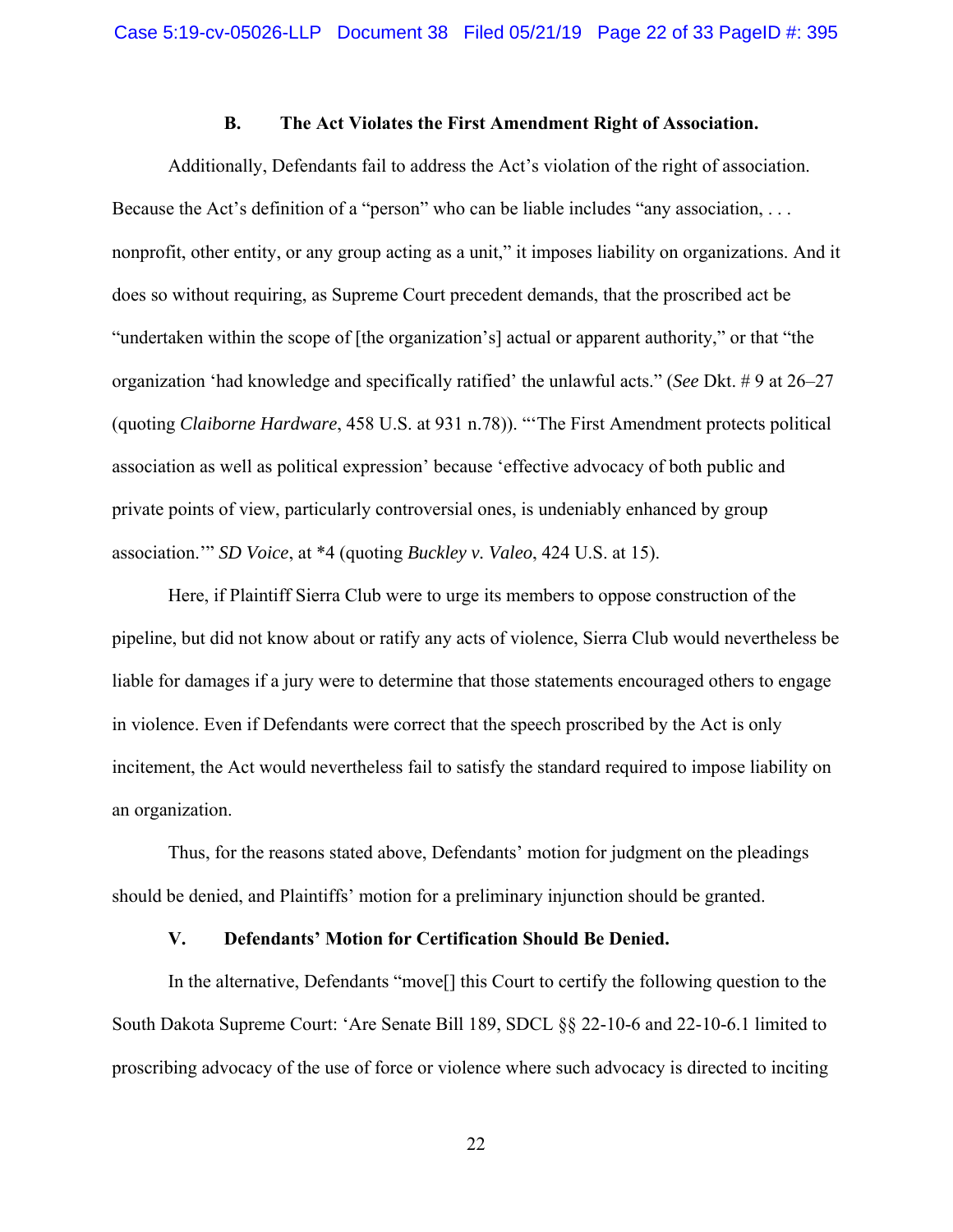or producing imminent lawless action that is likely to incite or produce such action?'" (Dkt. 29, at 7). Essentially, the State Defendants seek *Pullman* abstention in an effort to save their wildly overbroad and vague statutes from federal judicial scrutiny by having the South Dakota Supreme Court drastically limit them.

Defendants' request should be denied for three reasons. Abstention and certification are appropriate only when (A) the proposed construction of the challenged statute would resolve all constitutional questions in the pending federal litigation, *McAllister-Lewis v. Goodyear*, No. CIV 14-4103, 2017 WL 3207730, at \*5 (D.S.D. July 27, 2017); SDCL § 15-24A-1<sup>6</sup>; (B) the statute is "readily susceptible" to a limiting construction, *Reno*, 521 U.S. at 884; and (C) when there is a "[n]ovel, unsettled questions of state law," *Arizonans for Official English v. Arizona*, 520 U.S.  $43, 79$  (1997).<sup>7</sup> None of these prerequisites exists here and Plaintiffs would be severely prejudiced by the delay caused by certification.

 $6$  Defendants articulate the state certification standard laid out in SDCL 15-24A-1 (Dkt. #27 at 4) ("The [South Dakota] Supreme Court may answer questions of law certified to it by . . . a United States district court, if there are questions of law of this state involved in any proceeding before the certifying court *which may be determinative of the cause pending in the certifying court* and it appears to the certifying court and to the Supreme Court that there is no controlling precedent in the decision of the Supreme Court of this state.") (Emphasis added).

<sup>7</sup> The Defendants cite *Railroad Comm'n of Tex. v. Pullman Co*., 312 U.S. 496 (1941) (*Pullman*) to make the point that certification is more straightforward than *Pullman* abstention (Dkt. #29 at 5), but then cite district court opinions citing *Pullman* factors without including all of the factors articulated by the Eighth Circuit. In the Eighth Circuit, *Pullman* abstention also "requires consideration of (1) the effect abstention would have on the rights to be protected by considering the nature of both the right and necessary remedy; (2) available state remedies; (3) whether the challenged state law is unclear; (4) whether the challenged state law is fairly susceptible to an interpretation that would avoid any federal constitutional question; and (5) whether abstention will avoid unnecessary federal interference in state operations." *Beavers v. Arkansas State Bd. of Dental Examiners*, 151 F.3d 838, 841 (8th Cir. 1998) citing *George v. Parratt*, 602 F.2d 818, 820-22 (8th Cir.1979). The first factor was described in *Parratt* as: "what effect will abstention have on the rights to be protected?" because "federal courts have held abstention is particularly inappropriate with actions brought to protect fundamental rights, [*i.e*.], *if delay or postponement by the federal courts will have a chilling effect on the exercise of first amendment rights*." This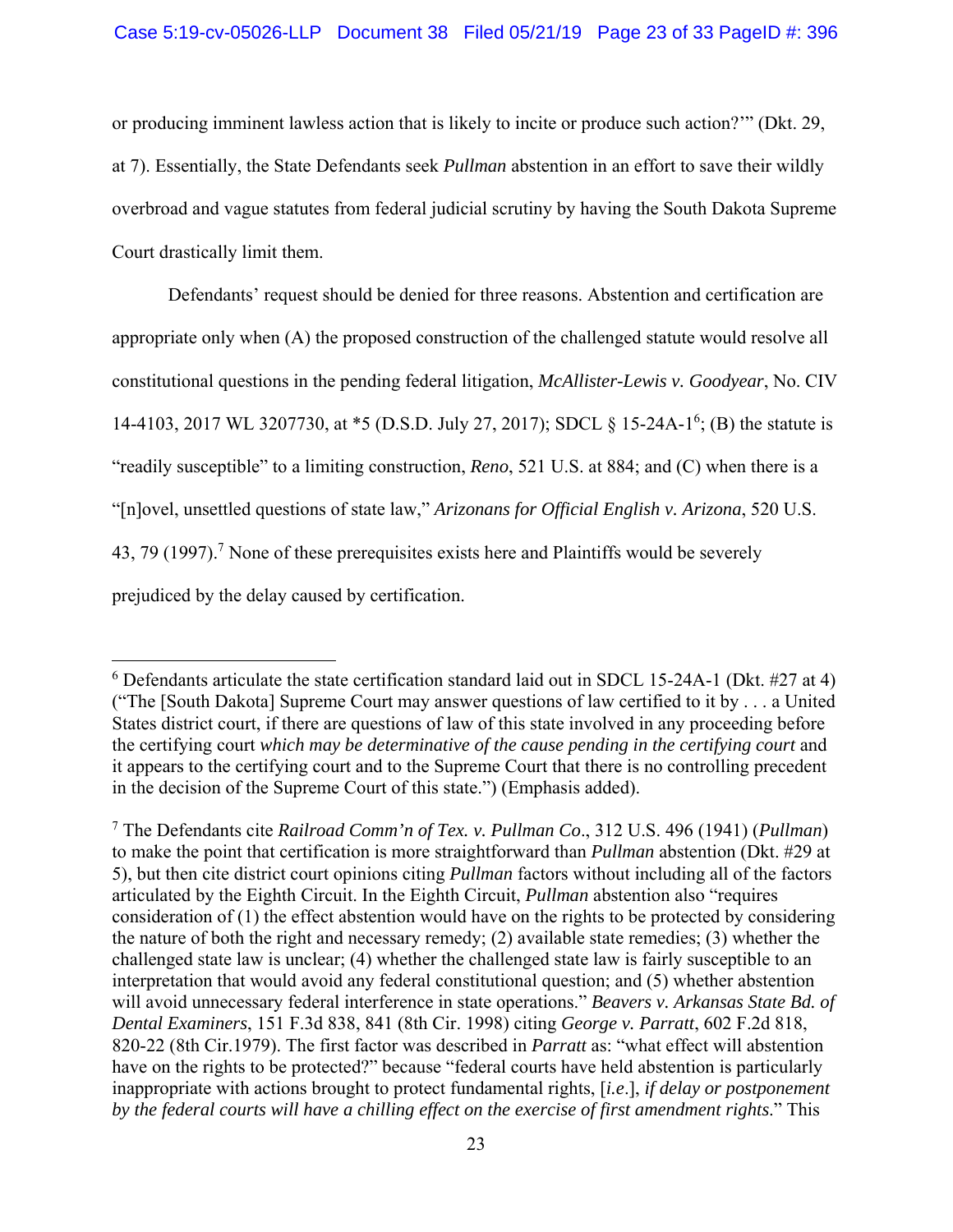The situation here is virtually identical to the situation at issue in *Planned Parenthood,* 

*Sioux Falls Clinic v. Miller*, 63 F.3d 1452 (8th Cir. 1997). There, as here, the plaintiffs

challenged a South Dakota law because, among other reasons, it failed to require scienter as a

condition of liability. Chief Judge Battey denied the state's request to certify, and the Eighth

Circuit affirmed in language directly applicable to the case at bar:

The State appeals these holdings, asking us to certify the interpretation of these provisions to the South Dakota Supreme Court. We find no need to do so. Certification to a state court is appropriate when the state court's construction of an uncertain state law could make resolution of federal constitutional questions unnecessary. *See Clay v. Sun Ins. Office, Ltd.*, 363 U.S. 207, 211–12, 80 S.Ct. 1222, 1225-26, 4 L.Ed.2d 1170 (1960). Certification is not necessary, though, where the statute is "neither ambiguous nor obviously susceptible of a limiting construction." *Houston v. Hill*, 482 U.S. 451, 471, 107 S.Ct. 2502, 2514, 96 L.Ed.2d 398 (1987). *See also Hawaii Housing Authority v. Midkiff*, 467 U.S. 229, 237, 104 S.Ct. 2321, 2327-28, 81 L.Ed.2d 186 (1984) (no need to abstain when Act unambiguous and no other provision of state law suggests that Act "does not mean exactly what it says"); *Colorado River Water Const. Dist. v. United States*, 424 U.S. 800, 815 n. 21, 96 S.Ct. 1236, 1245 n. 21, 47 L.Ed.2d 483 (1976) ("[T]he opportunity to avoid decision of a constitutional question does not alone justify abstention by a federal court.").

*Planned Parenthood, Sioux Falls Clinic v. Miller*, 63 F.3d 1452, 1463 (8th Cir. 1995).

Here, too, as explained above, the Challenged Laws are unambiguous and nothing suggests they do not mean exactly what they say. They are plainly unconstitutional on their face and there is no reason for the parties to expend the time and effort to contest the validity of those laws elsewhere. The Supreme Court has explained that federal courts may "avail themselves of state certification procedures" when "[n]ovel, unsettled questions of state law" are presented, *Arizonans*, 520 U.S. at 79, but no such unsettled question of state law is presented here, as

Pullman abstention factor is not discussed or identified in the Defendants' brief and it weighs heavily in favor of denying the Defendants' motion.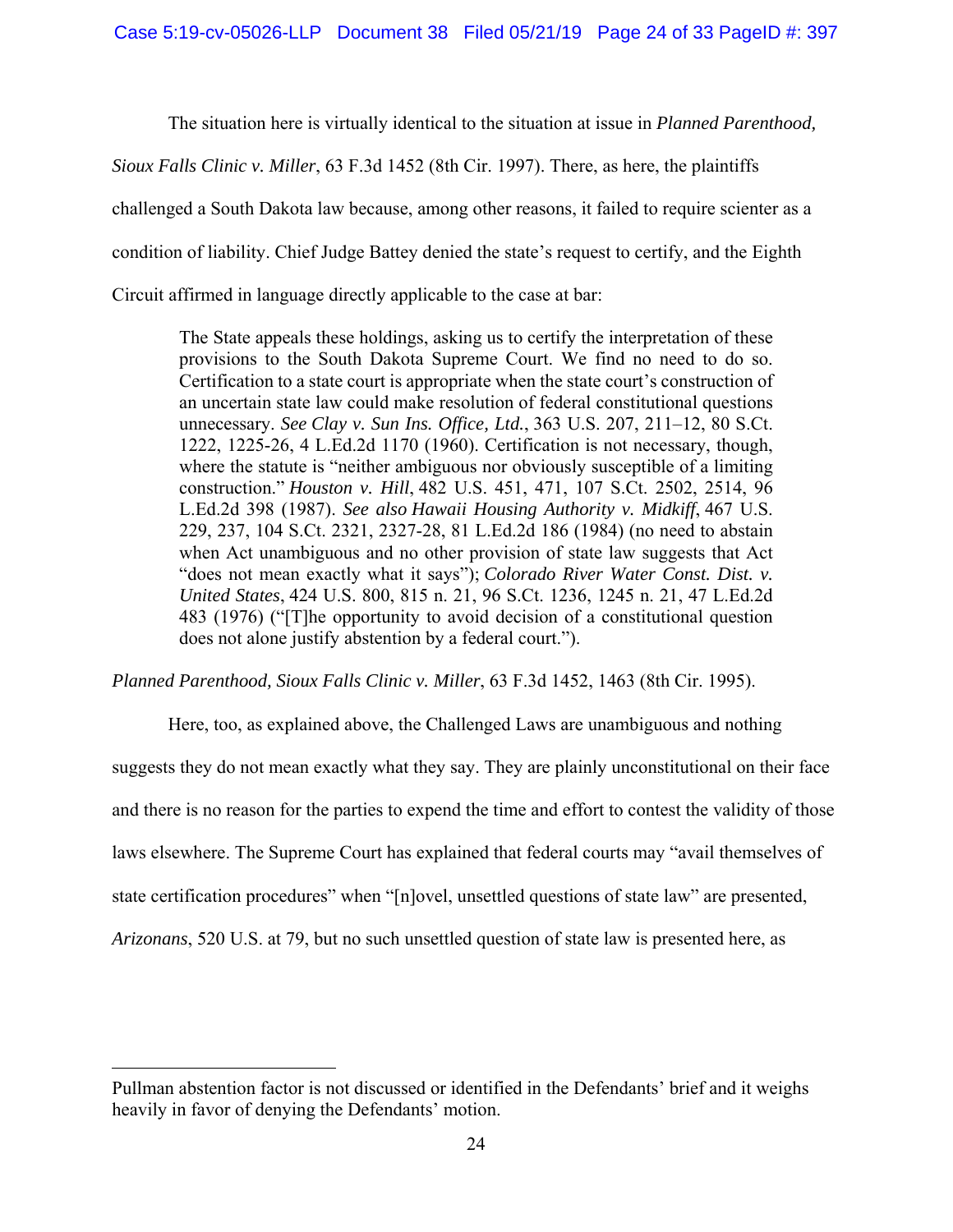discussed *infra*. 8 Rather, the state courts have provided relevant guidance. Indeed, Defendants cite ample state case law explaining the Challenged Laws and how the state court will interpret them. (Dkt. #29 at 2, 7).

Second, resolution of the certified question would not resolve all of Plaintiffs' claims; indeed, Defendants admit that certification may only *narrow* the issues. (Dkt. #29 at 7). Moreover, while abstention is within the discretion of this Court, it should *not* be exercised where Plaintiffs seek injunctive relief to preserve fundamental rights. Abstention from the exercise of federal jurisdiction is the exception, not the rule. "Federal courts, it was early and famously said, have 'no more right to decline the exercise of jurisdiction which is given, than to usurp that which is not given.'" *Sprint Commc'ns, Inc. v. Jacobs*, 571 U.S. 69, 77 (2013) citing *Cohens v. Virginia*, 6 Wheat. 264, 404 (1821). "Jurisdiction existing, this Court has cautioned, a federal court's 'obligation' to hear and decide a case is 'virtually unflagging.'" *Id*. citing *Colorado River Water Conservation Dist. v. United States*, 424 U.S. 800, 817 (1976). Certification, and the delay associated with it, will do nothing to stop Plaintiffs' ongoing,

<sup>8</sup> Defendants cite *Stanko v. Oglala Sioux Tribe*, 916 F.3d 684, 700 (8th Cir. 2019), to argue abstention is proper in this case (Dkt. #29 at 5), but their reliance is misplaced. Indeed, Defendants are comparing apples to oranges. Although *Stanko* addressed an issue of abstention, resolution of the case turned on a factor not present here: the duty of federal courts to require tribal court *exhaustion*. In *National Farmers Union Ins. Co. v. Crow Tribe of Indians*, 471 U.S. 845 (1985), the Court held that a party being sued in tribal court that wants to challenge the tribal court's jurisdiction normally must first litigate those claims in tribal court. In *Stanko*, the Eighth Circuit applied that exhaustion requirement to the case at hand. *See Stanko*, 916 at 700 (affirming dismissal of federal complaint and directing the plaintiff "to exhaust tribal court remedies in this case.") No similar concerns arise in the case at bar. Moreover, as Defendants acknowledge, *Stanko* clarifies that *Pullman* is applicable to "difficult" questions of state law (Dkt. #29 at 5); here, there is no "difficult" question of state law. Similarly, they use *Arizonans*, 520 U.S. 43 at 76 and *Lehman Brothers v. Schein*, 416 U.S. 386, 391 to argue the undisputed proposition that, in cases where there is no controlling interpretation from the state court, certification saves "time, energy, and resources." (Dkt. #29 at 6). However, energy and resources are not saved when a federal court already has a "controlling interpretation of [a] statute's meaning" as is the case here. *Arizonans*, 520 U.S. at 46.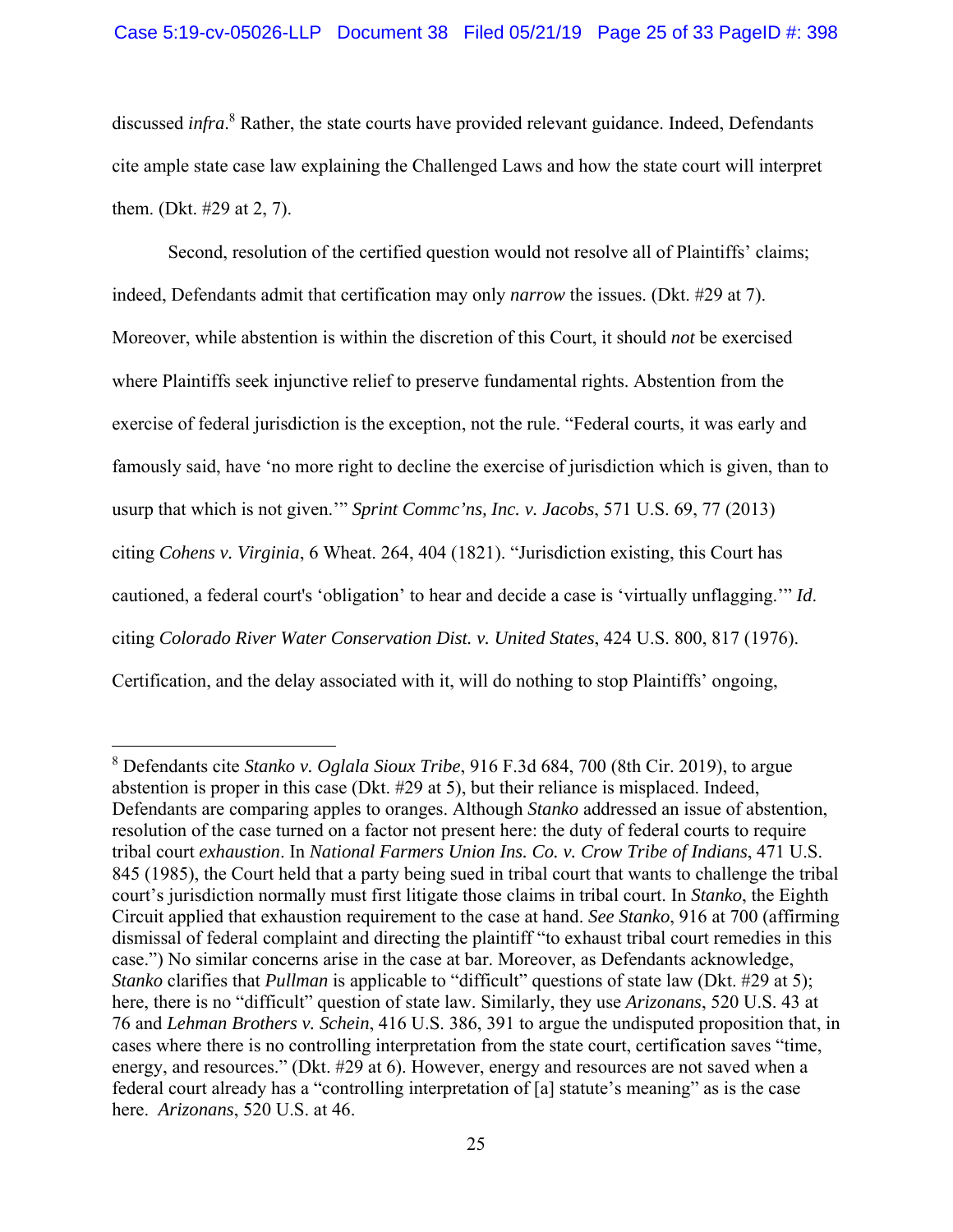### Case 5:19-cv-05026-LLP Document 38 Filed 05/21/19 Page 26 of 33 PageID #: 399

irreparable harm and will instead deprive the federal court of its jurisdiction and exacerbate the chilling effect of the Laws.

Lastly, the Laws are not susceptible to a limiting construction. Based on the plain language of the Challenged Laws, as described at length above, the state would have to construe them in a way that disregards the plain meaning of the words and such rewriting would constitute a "serious invasion of the legislative domain and sharply diminish [the legislature's] incentive to draft narrowly tailored law in the first place." *United States v. Stevens*, 559 U.S. 460 (2010). When extensive "plastic surgery," *Shuttlesworth v. Birmingham*, 394 U.S. 147, 153 (1969), is necessary to address even a portion of the constitutional defects in a challenged law and the state court's limiting instruction will not resolve all of the constitutional defects, certification is inappropriate. *See also City of Houston v. Hill*, 482 U.S. 451, 469 (1987).

#### **A. Certification Will Not Resolve Plaintiffs' Claims.**

Defendants' motion for certification is inappropriate because Defendants' proposed question to the South Dakota Supreme Court would not be determinative of the outcome of this case. While this Court has discretion to certify, that discretion should only be exercised when a question of South Dakota law "may be determinative of the cause pending" in the federal court. *See McAllister-Lewis v. Goodyear*, No. CIV 14-4103, 2017 WL 3207730, at \*5 (D.S.D. July 27, 2017) ("The issue [to be resolved by the question] must be determinative to be certified to the South Dakota Supreme Court.").

Defendants claim that if the South Dakota Supreme Court were to interpret the Challenged Laws in the manner Defendants hope it would, such an interpretation would "narrow the issues" in this case. Notably, Defendants do not—and cannot—contend that the state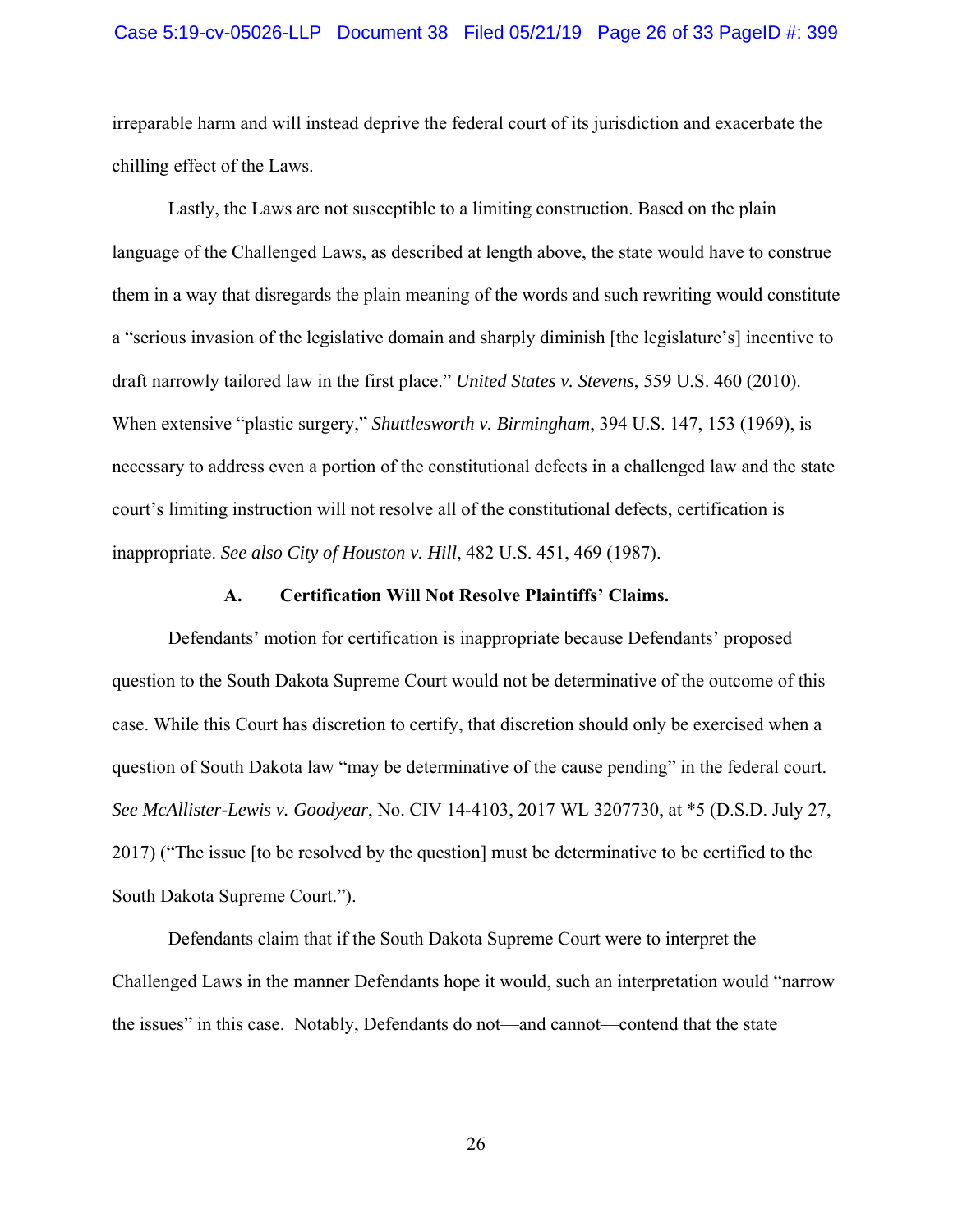Supreme Court's interpretation will resolve the *entire* case. (Dkt. #29 at 7).<sup>9</sup> Specifically, this Court would still need to determine (1) whether Section 4 is constitutionally overbroad, and (2) whether the Act unconstitutionally imposes civil liability on organizations, on the grounds set forth above.

This alone justifies denial of the State Defendants' motion. Because the answer to the question the Defendants seek to certify would not resolve all of Plaintiffs' claims, the motion for certification must denied. *See McAllister-Lewis v. Goodyear*, at \*5 (D.S.D. July 27, 2017) (Piersol) ("The issue [to be resolved by the question] *must be determinative* to be certified to the South Dakota Supreme Court.") (emphasis added).

# **B. There Is No State Law Uncertainty or Novelty.**

The Court's discretion to certify should only be exercised when there is no controlling precedent in the South Dakota Supreme Court's decisions, thus the federal court is presented with a "novel, unsettled question of state law." *Arizonans*, 520 U.S. at 79 ("Novel, unsettled questions of state law, . . . *are necessary* before federal courts may avail themselves of state certification procedures") (Emphasis Added). No such unsettled question of state law exists here. Defendants take pains to point out that the South Dakota Supreme Court has already reviewed elements of the Challenged Laws. The Defendants cite *Bad Heart Bull* and *Means*, South Dakota Supreme Court decisions, to argue that the Challenged Laws, read in conjunction with the laws reviewed in those cases, are constitutional. (Dkt. #29 at 2, 7). Therefore, the Defendants are not arguing

<sup>&</sup>lt;sup>9</sup> Defendants argue that it "may" "resolve the matter entirely" (Dkt. #29 at 7), but there is no affirmative statement in their brief that it will resolve the matter entirely, nor is there any reason to believe it would, given that the certified question, as explained *infra*, does not seek to resolve all of Plaintiffs' constitutional claims.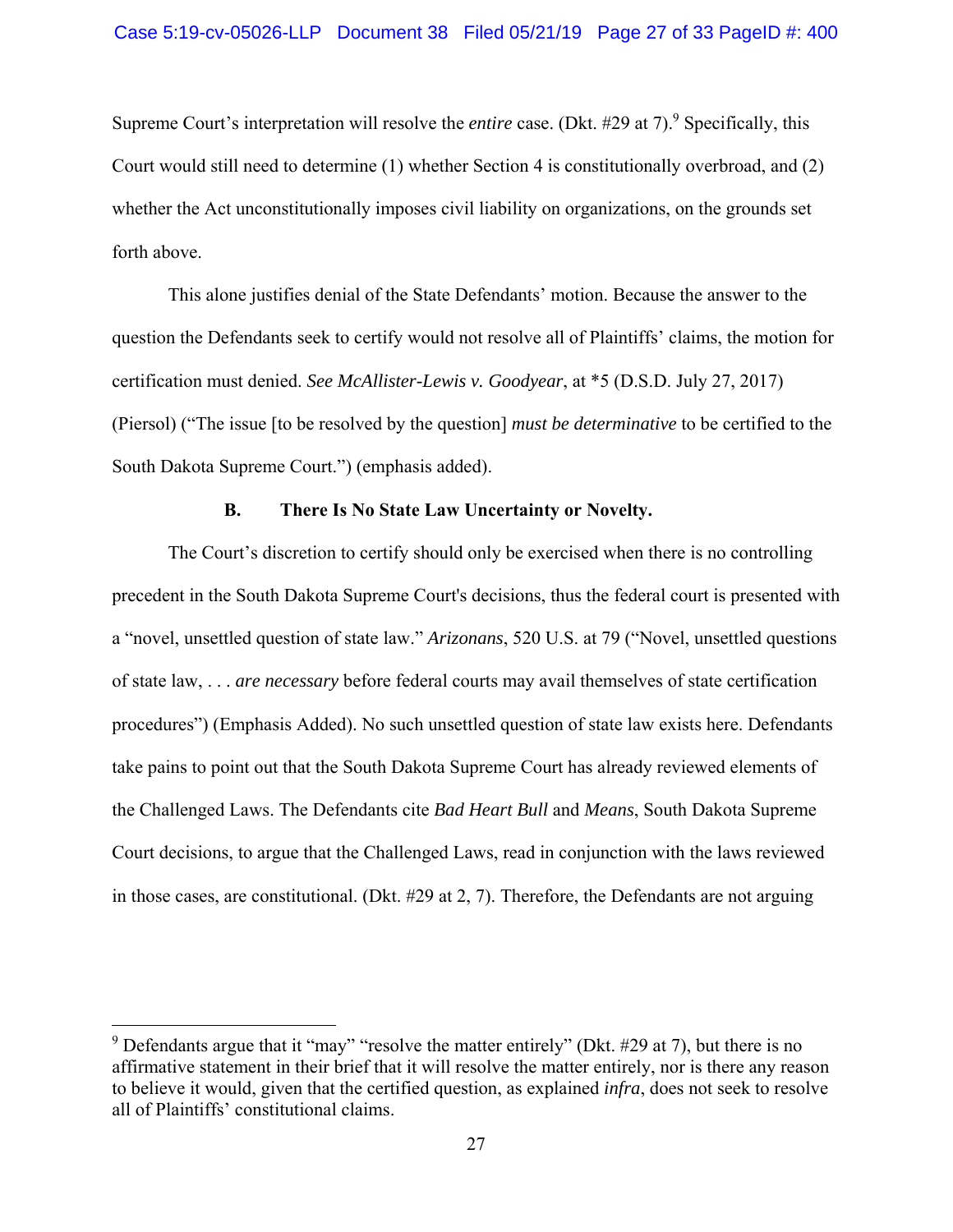that there is no controlling precedent. To the contrary, they argue that *Bad Heart Bull* and *Means* are controlling.<sup>10</sup>

Moreover, Defendants are not affirmatively arguing that the Laws are ambiguous or unclear. Rather, they argue that the Challenged Laws are plainly constitutional incitement statutes on their face—but that, if this Court "has questions" about their interpretation or, in essence, disagrees, the State Supreme Court can "narrow the issues" or "resolve the matter entirely" *by determining "that the challenged statutes fall within the permissible regulations as [described] in Brandenburg and Williams.*" (Dkt. #29 at 7) (Emphasis Added). The crux of their argument is that if this Court does not agree with their interpretation of the Challenged Laws as "constitutional regulation," then their question should be certified. (*Id*. at 6 ("If the Court *has questions*, however, Certification, would allow this Court to 'save time, energy, and resources and hel[p] build a cooperative judicial federalism.'")). Defendants seek only to substitute the judgment of the state courts for the judgment of this federal court on a *federal claim* and such a substitution is improper. This is not grounds for certification. Rather, it is an attempt to seek a different court's review of whether the Challenged Laws are constitutional, not clarification from the state court regarding the meaning of these laws.

Defendants point out that "there is no guidance on the [Riot Boosting] Act from South Dakota's highest court." (*Id*. at 6). However, "the fact that a state court has not ruled on the precise issue at stake in [a] case does not mean that the proper resolution of the state law issue is 'uncertain.'" *Fireman's Fund Ins. Co. v. City of Lodi*, 302 F.3d 928, 940 (9th Cir. 2002)

<sup>&</sup>lt;sup>10</sup> The State Defendants argue that its "riot statutes have been part of the penal code since 1877;" the Riot Boosting Act was passed in reliance "on these statutes;" (Dkt. #29 at 2) and that "these statutes, when read in conjunction with each other, present constitutional regulation." (*Id*. at 6).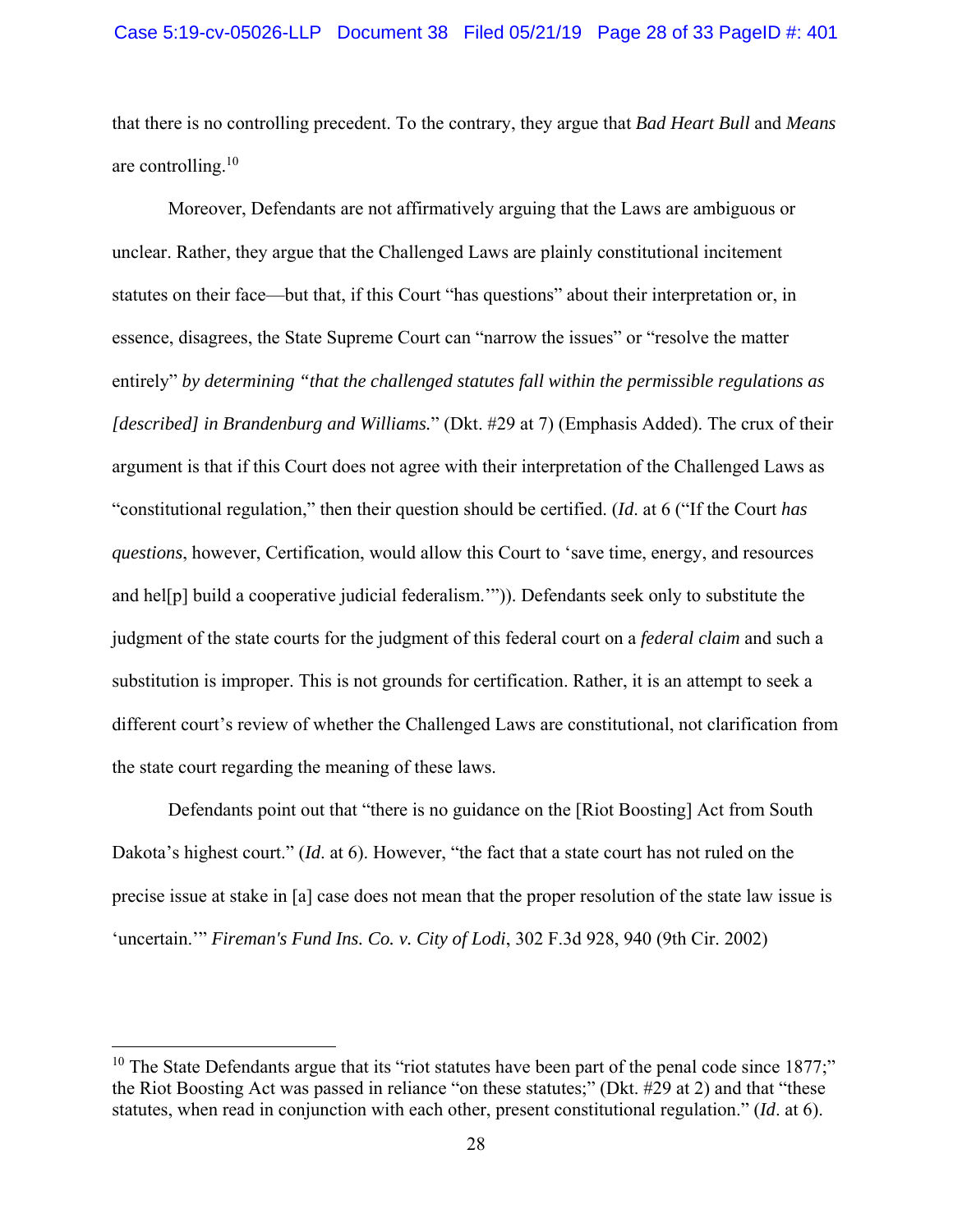(citing *Wisconsin v. Constantineau*, 400 U.S. 433, 439 (1971). Here, the Defendants have articulated how the state's highest court will decide this issue making certification improper.<sup>11</sup>

### **C. The Challenged Laws Are Not Susceptible to a Constitutional Interpretation.**

The only way to make the Challenged Laws constitutional would be to completely rewrite them, with large parts stricken. As discussed at length above, *supra*, § II(E), Defendants seek to have the Challenged Laws interpreted in such a way that the legislature's plain, unambiguous words are nullified. A court does not have the authority to "rewrite a . . . law to conform it to constitutional requirements." *Reno,* 521 U.S. at 884-85 (internal quotations omitted). Neither the state nor the federal court has the authority to "interpret a law differently than its plain text provides" because to do so "would constitute a serious invasion of the legislative domain and sharply diminish [the legislature's] incentive to draft narrowly tailored law in the first place." *United States v. Stevens*, 559 U.S. 460, 481 (2010) (internal citations and quotations omitted). As described above, there is no way to interpret the Laws in a way that makes them "well-defined" and "narrowly limited" in terms of their prohibition on speech. Therefore, the Laws are unconstitutional, *see Brandenburg*, 395 U.S. at 449, *Chaplinsky*, 315 U.S. at 571–72 (1942), *Stevens*, 559 U.S. at 468–69, and there is no reason to certify Defendants' question to the state supreme court.

<sup>&</sup>lt;sup>11</sup> The Defendants cite *Cty. of Ramsey v. MERSCORP Holdings, Inc.*, 776 F.3d 947, 951 (8th Cir. 2014) for the proposition that "the Eighth Circuit has held that a federal court should determine those issues presented to it, '[a]bsent a close question of state law or a lack of state guidance[.]'" *Id*. The proposition is accurate, but in the same case the Eighth Circuit observed that the question was "not a close question of state law where state-court guidance is lacking." *Id*. To the contrary, in *Ramsey* as is the case here, the state "courts interpret[ed] th[e] statute" and their "case law establishe[d]" the meaning of the statute being reviewed. *Id*. at 950. Therefore, *Ramsey* does not support the Defendants' argument that this court ought to certify a question to the state Supreme Court where the South Dakota Supreme Court has already addressed the elements necessary to interpret the Laws.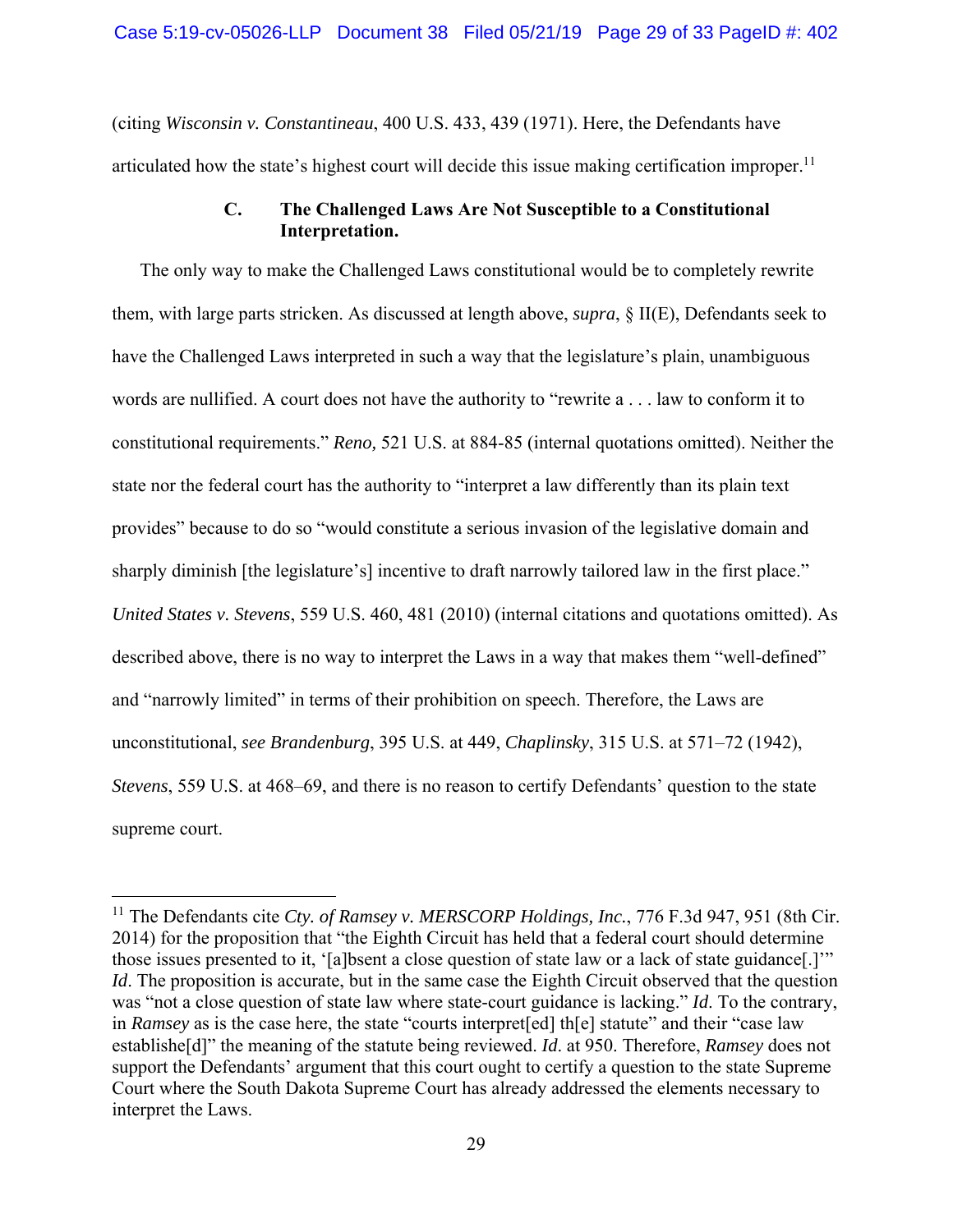### **D. Plaintiffs Will Be Severely Prejudiced by Certification.**

Lastly, Defendants' motion for certification should be denied because Plaintiffs will be severely prejudiced by the delay. Federal courts "should not halt proceedings in a case involving facial First Amendment claims raised under the federal constitution for the purpose of allowing state courts to weigh in because such a delay would itself chill freedom of speech." *Zwickler v. Koota*, 389 U.S. 241, 252 (1967); *City of Houston v. Hill*, 482 U.S. 451, 467 (1987) (citing *Dombrowski v. Pfister*, 380 U.S. 479, 489-90 (1965)). Plaintiffs seek a preliminary injunction from this Court to protect their First Amendment right to organize and protest the Keystone Pipeline. Without an injunction, the Plaintiffs' injuries will persist. Courts around the country have recognized that abstention itself is a delay "that might significantly impair constitutional rights[.]" *See, e.g.*, *Nissan Motor Corp. in U.S.A. v. Harding*, 739 F.2d 1005, 1011 (5th Cir. 1984); *Anderson v. Babb*, 632 F.2d 300 (4th Cir. 1980); *see also SD Voice v. Noem*, No. 1:19-CV-010030-CBK at \*14-15 (noting the danger posed by regulations which interfere with the "rights to engage in political speech and to associate with others to do so[]"). Indeed, while Defendants' proposed question would not adequately clarify the scope of the Challenged Laws to determine this case, even assuming *arguendo* that the certified question would narrow the issues, the Supreme Court has acknowledged that "harms such as delay can outweigh the need for clarification and dictate that abstention be avoided." *Lister v. Lucey*, 575 F.2d 1325, 1333 (7th Cir. 1978) (citing *Mayor v. Educational Equality League*, 415 U.S. 605, 628 (1974)); *Bellotti v. Baird*, 428 U.S. 132, 150 (1976).

Finally, Defendants argue that language in *Harrison v. NAACP*, 360 U.S 167 (1959), supports their motion for certification (and the resulting delay) because the "state court should be given reasonable opportunity to interpret and limit state enactments," but *Harrison* is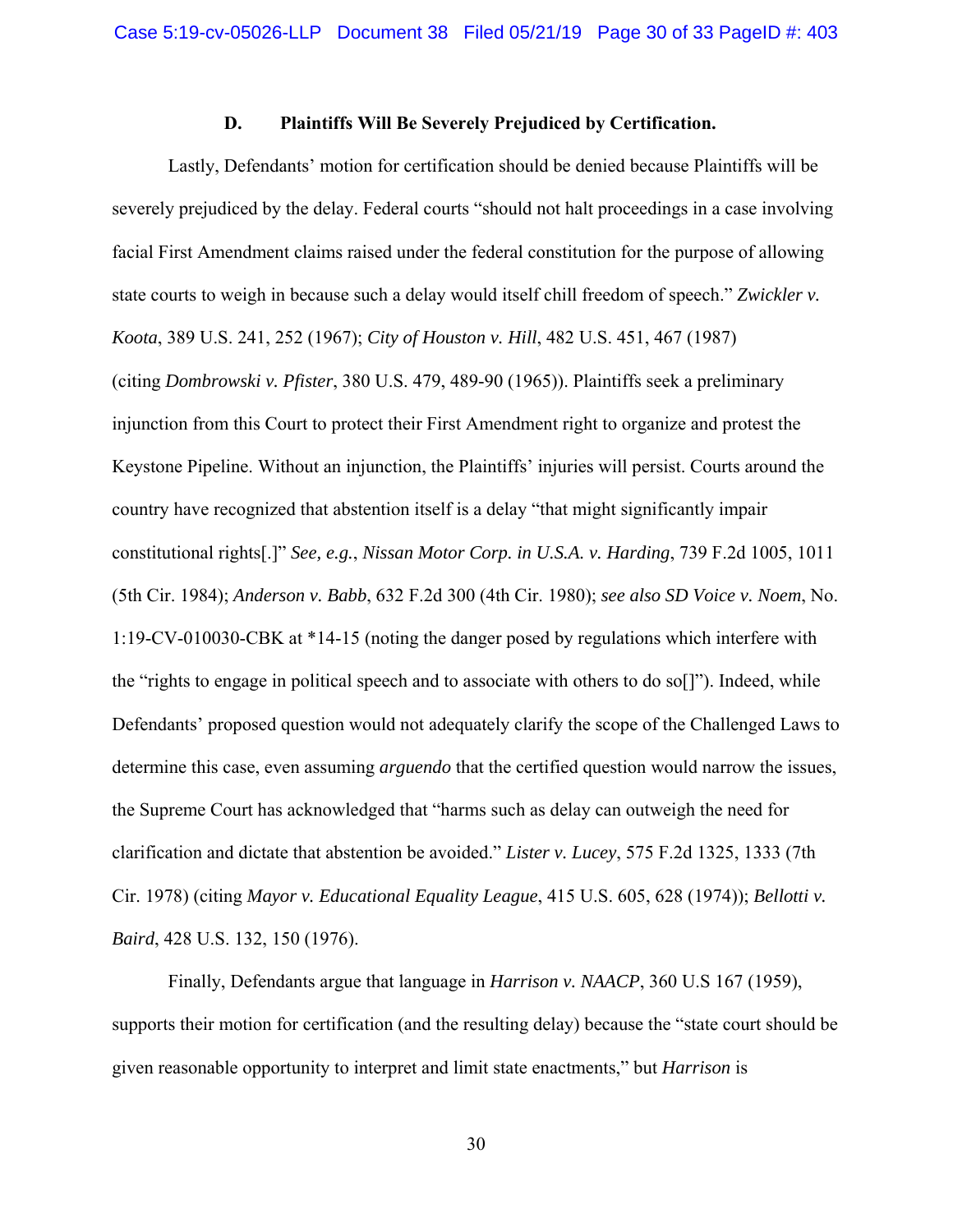distinguishable. First, in *Harrison*, there was a "possibility of [a] limiting interpretation, characteristic of constitutional adjudication." *Id*. at 177. As discussed above, no such limiting interpretation is reasonably possible here. Second, the harm to those seeking to invalidate the laws was minimized by the state's "assurances," which the Court understood to mean that the state would "never [] proceed against appellees under any of these enactments with respect to activities engaged in during the full pendency of this litigation." *Id*. at 179. In this case, Defendants have provided no such assurances, nor is there any assurance they could offer short of enjoining enforcement of and striking the Laws which would allow the free exercise of Plaintiffs' speech rights and remove their chilling effect. "[T]he First Amendment protects against the Government; it does not leave us at the mercy of *noblesse oblige*. We would not uphold an unconstitutional statute merely because the Government promised to use it responsibly." *Stevens*, 559 U.S. at 480. Therefore, the ongoing and exacerbated harm to Plaintiffs' fundamental rights should this case be certified to the state court also justifies denial of the Defendants' motion.

#### **CONCLUSION**

 For the reasons stated above, Plaintiffs' Motion for Preliminary Injunction should be granted and Defendants' Motion for Judgment on the Pleadings or, In the Alternative, for Certification to the State Supreme Court should be denied.

#### **ORAL ARGUMENT REQUESTED**

Pursuant to D.S.D. Civ. LR 7.1(C), Plaintiffs respectfully request oral argument on this motion.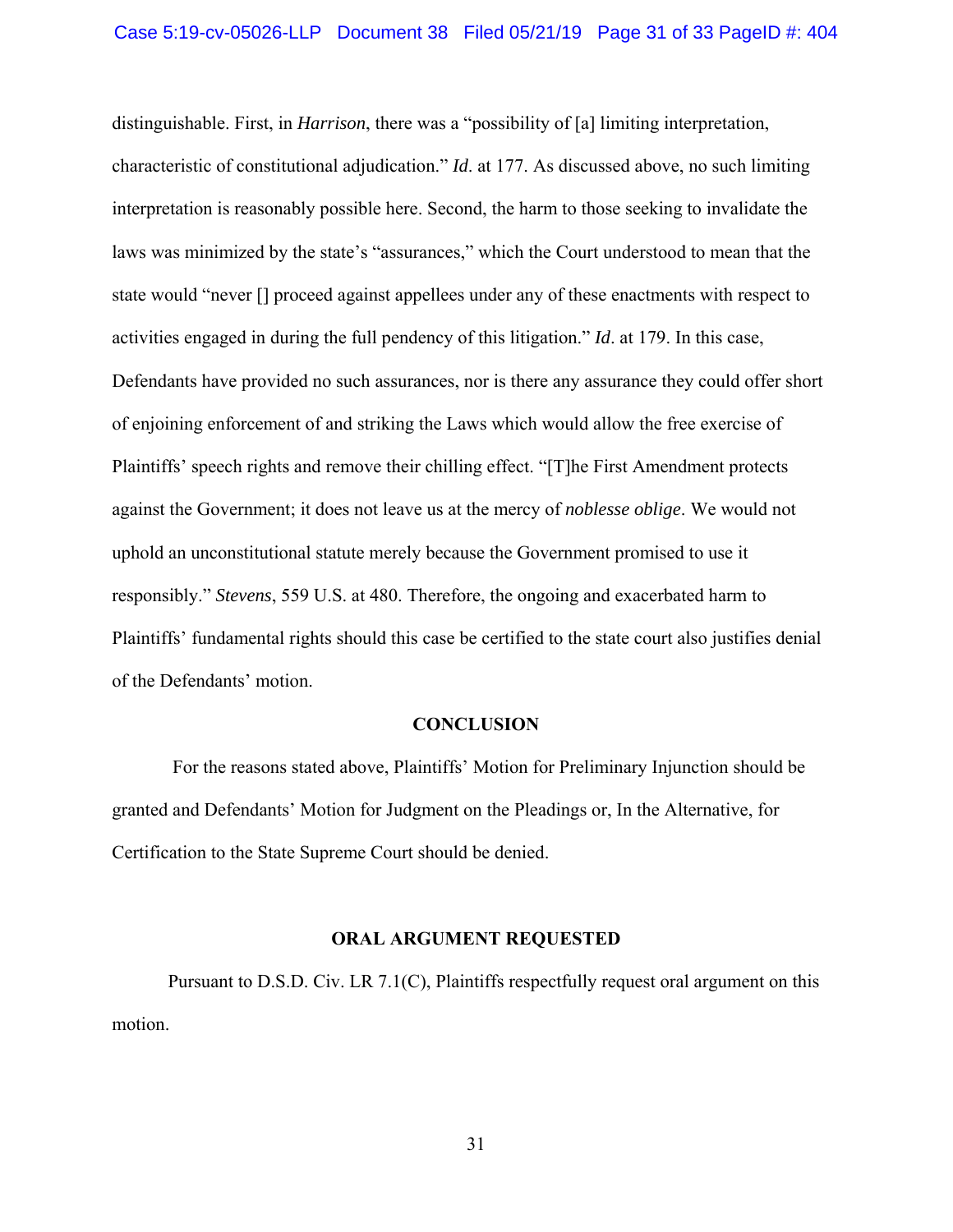Dated this 21st day of May, 2019

/s/ Brendan V. Johnson\_\_\_\_\_\_\_\_\_\_\_\_\_\_\_

Brendan V. Johnson (SD Bar # 3263) Erica A. Ramsey (SD Bar # 4901) Timothy W. Billion (SD Bar  $\#$  4641)

ROBINS KAPLAN LLP 140 North Phillips Ave, Suite 307 Sioux Falls, SD 57104 Tel: 605-335-1300 BJohnson@RobinsKaplan.com ERamsey@RobinsKaplan.com TBillion@RobinsKaplan.com

 Courtney Bowie\* American Civil Liberties Union of South Dakota P.O. Box 1170 Sioux Falls, SD 57101 Tel.: 201-284-9500 e-mail: cbowie@aclu.org

Vera Eidelman\* American Civil Liberties Union Foundation Speech, Privacy, and Technology Project 125 Broad St. New York, NY 10004 Tel.: 212-549-2500 E-mail: veidelman@aclu.org

 Stephen Pevar (SD Bar # 1364) American Civil Liberties Union Foundation 765 Asylum Avenue Hartford, CT 06105 Tel.: 860-570-9830 Fax: 860-570-9840 E-mail: spevar@aclu.org *Attorneys for Plaintiffs*